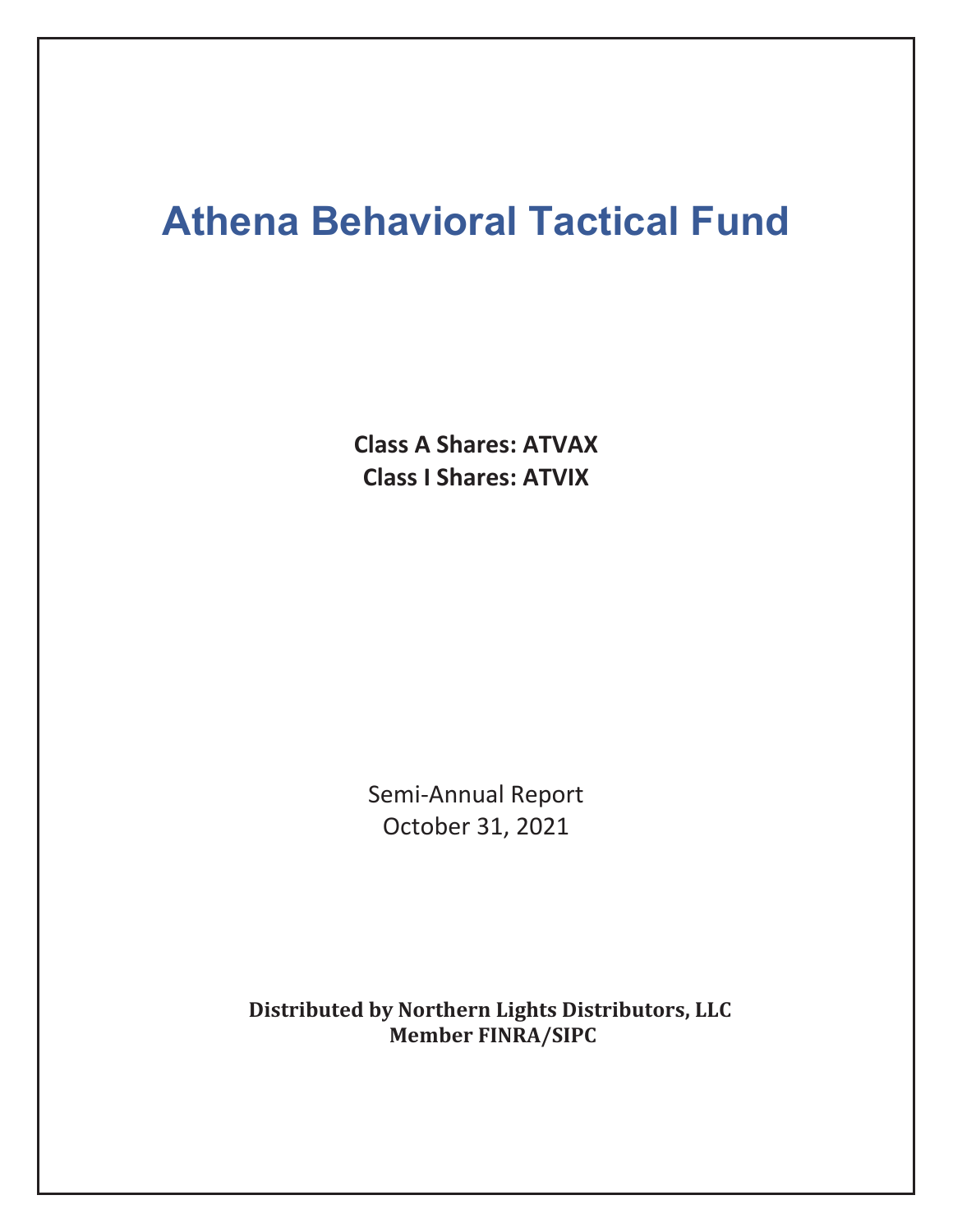### *Athena Behavioral Tactical Fund*  **PORTFOLIO REVIEW (Unaudited) October 31, 2021**

|                                                     |            |          |            |            | Annualized                |
|-----------------------------------------------------|------------|----------|------------|------------|---------------------------|
|                                                     |            |          | Annualized | Annualized | Inception <sup>**</sup> - |
|                                                     | Six Months | One Year | Three Year | Five Year  | October 31, 2021          |
| Athena Behavioral Tactical Fund - Class A           | $(1.33)\%$ | 70.84%   | 21.18%     | 14.69%     | 9.98%                     |
| Athena Behavioral Tactical Fund - Class A with load | $(6.99)$ % | 60.97%   | 18.80%     | 13.35%     | 8.98%                     |
| Athena Behavioral Tactical Fund - Class I           | $(1.27)\%$ | 71.19%   | 21.50%     | 15.01%     | 10.27%                    |
| MSCI ACWI Index                                     | 7.01%      | 37.28%   | 17.47%     | 14.72%     | 10.45%                    |
| S&P Total Return 500 Index                          | 10.91%     | 42.91%   | 21.48%     | 18.93%     | 14.93%                    |

The Fund's performance figures\* for the period ended October 31, 2021, compared to its benchmarks:

 *\*The performance data quoted here represents past performance. The performance comparison includes reinvestment of all dividends and capital gain distributions and has been adjusted for the Class A maximum applicable sales charge of 5.75%. Current performance may be lower or higher than the performance data quoted above. Past performance is no guarantee of future results. The investment return and principal value of an investment will fluctuate so that an investor's shares, when redeemed, may be worth more or less than their original cost. The returns shown do not reflect the deduction of taxes that a shareholder would pay on Fund distributions or on the redemption of Fund shares. Performance figures for periods greater than one year are annualized. The Fund's total annual operating expenses, before expense reimbursements and waived fees, are 3.14% for Class A shares and 2.89% for Class I shares per the August 28, 2021 prospectus. After fee waivers, the Fund's total annual operating expenses are 2.14% for Class A shares and 1.89% for Class I shares. Returns would have been lower had the adviser not waived fees or reimbursed expenses. For performance information current to the most recent month-end, please call toll-free 1-888-868-9501.* 

\*\* Inception date is May 15, 2015.

MSCI ACWI Index is an index representing the equity returns in 23 developed and 27 emerging markets. Investors may not invest in the index directly and the index does not take into account charges, fees and other expenses.

The S&P Total Return 500 Index is a widely accepted, unmanaged index of U.S. stock market performance which does not take into account charges, fees and other expenses. Investors may not invest in the index directly.

The Fund's Holdings by Asset Classes as of October 31, 2021 are as follows:

| <b>Asset Classes</b>                  | % of Net Assets |
|---------------------------------------|-----------------|
| Exchange Traded Fund                  | 99.9%           |
| Short-Term Investment                 | 1.6%            |
| Liabilities in excess of other assets | $(1.5)$ %       |
|                                       | 100.0%          |

Please refer to the Schedule of Investments in this Semi-Annual Report for a detailed listing of the Fund's holdings.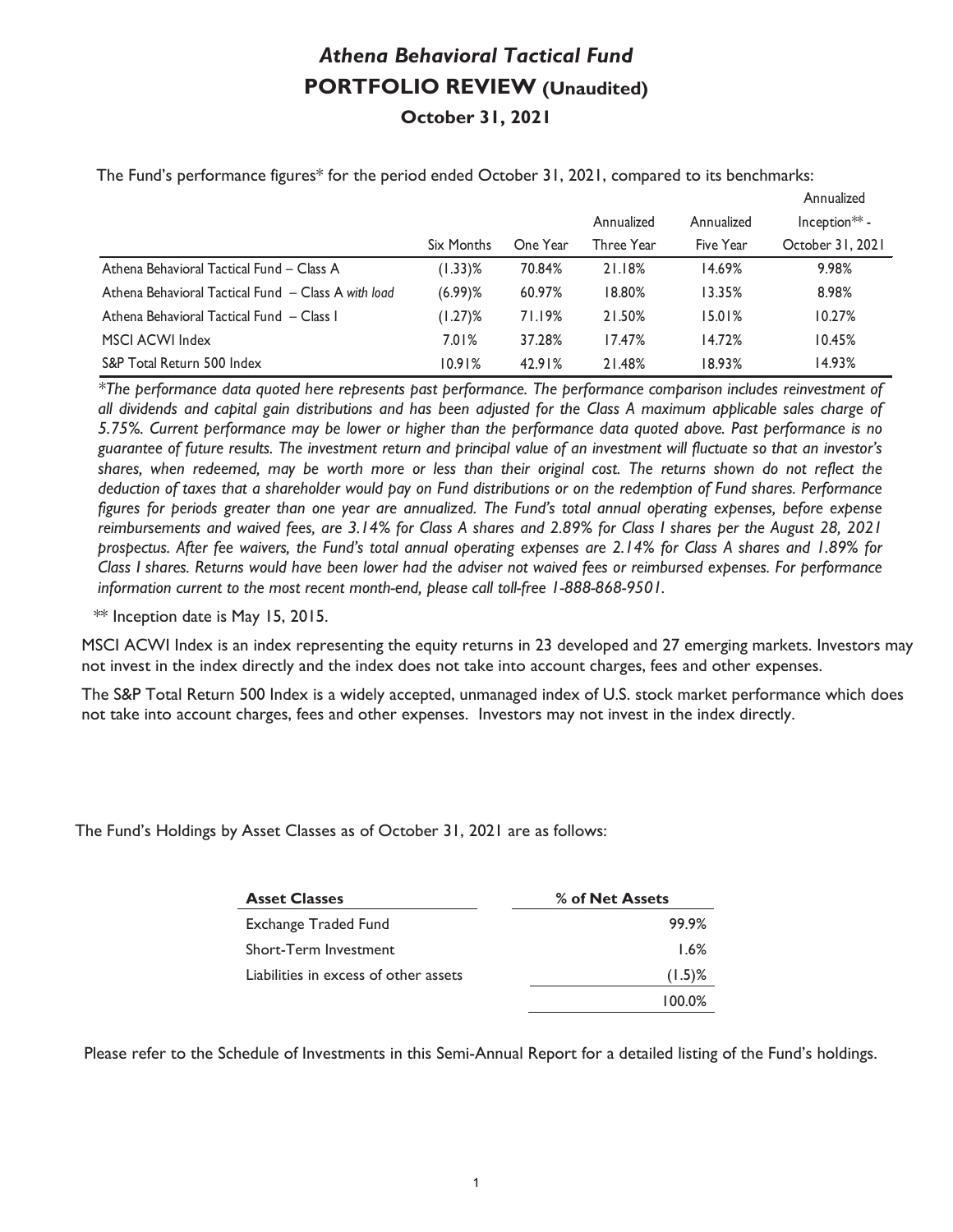#### **ATHENA BEHAVIORAL TACTICAL FUND SCHEDULE OF INVESTMENTS (Unaudited) October 31, 2021**

| <b>Shares</b> |                                                                | <b>Fair Value</b> |
|---------------|----------------------------------------------------------------|-------------------|
|               | <b>EXCHANGE-TRADED FUND - 99.9%</b>                            |                   |
|               | <b>EQUITY - 99.9%</b>                                          |                   |
| 195,095       | iShares Russell 2000 ETF (Cost \$43,405,754)                   | \$<br>44,491,415  |
|               |                                                                |                   |
|               | SHORT-TERM INVESTMENT - 1.6%                                   |                   |
|               | <b>MONEY MARKET FUND - 1.6%</b>                                |                   |
| 690,701       | First American Treasury Obligations Fund, Class X, 0.01% (Cost | 690,701           |
|               | $$690,701$ <sup>(a)</sup>                                      |                   |
|               |                                                                |                   |
|               | TOTAL INVESTMENTS - 101.5% (Cost \$44,096,455)                 | \$<br>45,182,116  |
|               | LIABILITIES IN EXCESS OF OTHER ASSETS - (1.5)%                 | (678, 632)        |
|               | <b>NET ASSETS - 100.0%</b>                                     | 44,503,484        |

ETF - Exchange-Traded Fund

(a) Rate disclosed is the seven day effective yield as of October 31, 2021.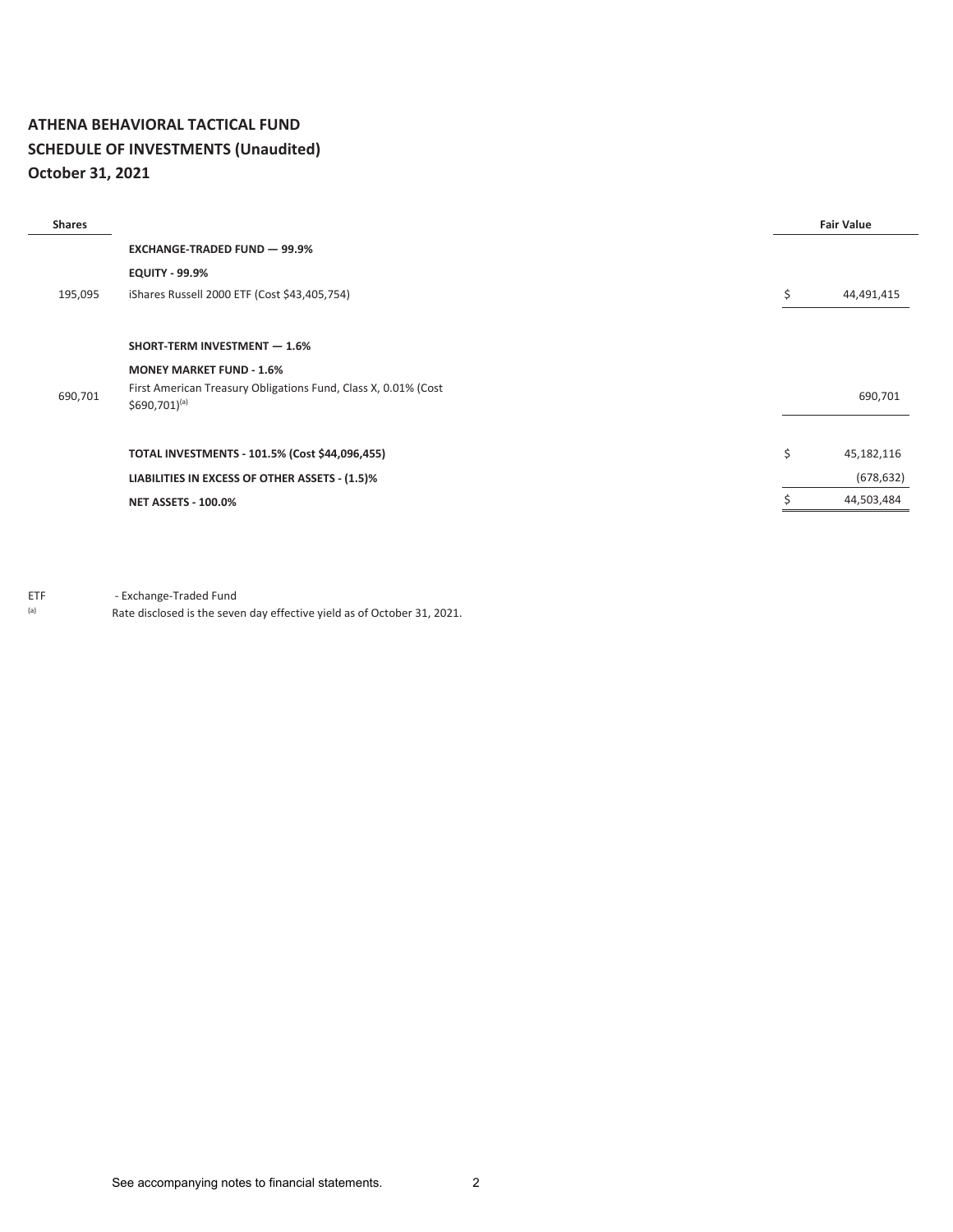# *Athena Behavioral Tactical Fund* **STATEMENT OF ASSETS AND LIABILITIES (Unaudited)**

**October 31, 2021**

| <b>ASSETS</b>                                                                          |                         |              |
|----------------------------------------------------------------------------------------|-------------------------|--------------|
| Investments (cost \$44,096,455)                                                        | \$                      | 45, 182, 116 |
| Receivable for Fund shares sold                                                        |                         | 44,420       |
| Dividends and interest receivable                                                      |                         | 2            |
| Prepaid expenses and other assets                                                      |                         | 40,455       |
| <b>TOTAL ASSETS</b>                                                                    |                         | 45,266,993   |
| <b>LIABILITIES</b>                                                                     |                         |              |
| Payable for investments purchased                                                      |                         | 408,168      |
| Payable for Fund shares redeemed                                                       |                         | 319,812      |
| Investment advisory fees payable                                                       |                         | 21,851       |
| Payable to related parties                                                             |                         | 4,998        |
| Distribution (12b-1) fees payable                                                      |                         | 590          |
| Accrued expenses and other liabilities                                                 |                         | 8,090        |
| <b>TOTAL LIABILITIES</b>                                                               |                         | 763,509      |
| <b>NET ASSETS</b>                                                                      | \$                      | 44,503,484   |
| <b>Net Assets Consist Of:</b>                                                          |                         |              |
| Paid in capital                                                                        | \$                      | 33,251,423   |
| Accumulated earnings                                                                   |                         | 11,252,061   |
| <b>NET ASSETS</b>                                                                      | $\overline{\mathbf{3}}$ | 44,503,484   |
| <b>Net Asset Value Per Share:</b>                                                      |                         |              |
| Class A Shares:                                                                        |                         |              |
| <b>Net Assets</b>                                                                      | \$                      | 3,050,677    |
| Shares of beneficial interest outstanding (\$0 par value, unlimited shares authorized) |                         | 195,979      |
| Net asset value (Net Assets ÷ Shares Outstanding) and redemption price per share       | \$                      | 15.57        |
| Maximum offering price per share (maximum sales charge of 5.75%)                       | \$                      | 16.52        |
| Class I Shares:                                                                        |                         |              |
| <b>Net Assets</b>                                                                      | \$                      | 41,452,807   |
| Shares of beneficial interest outstanding (\$0 par value, unlimited shares authorized) |                         | 2,669,134    |
| Net asset value (Net Assets ÷ Shares Outstanding), offering price                      |                         |              |
| and redemption price per share                                                         | \$                      | 15.53        |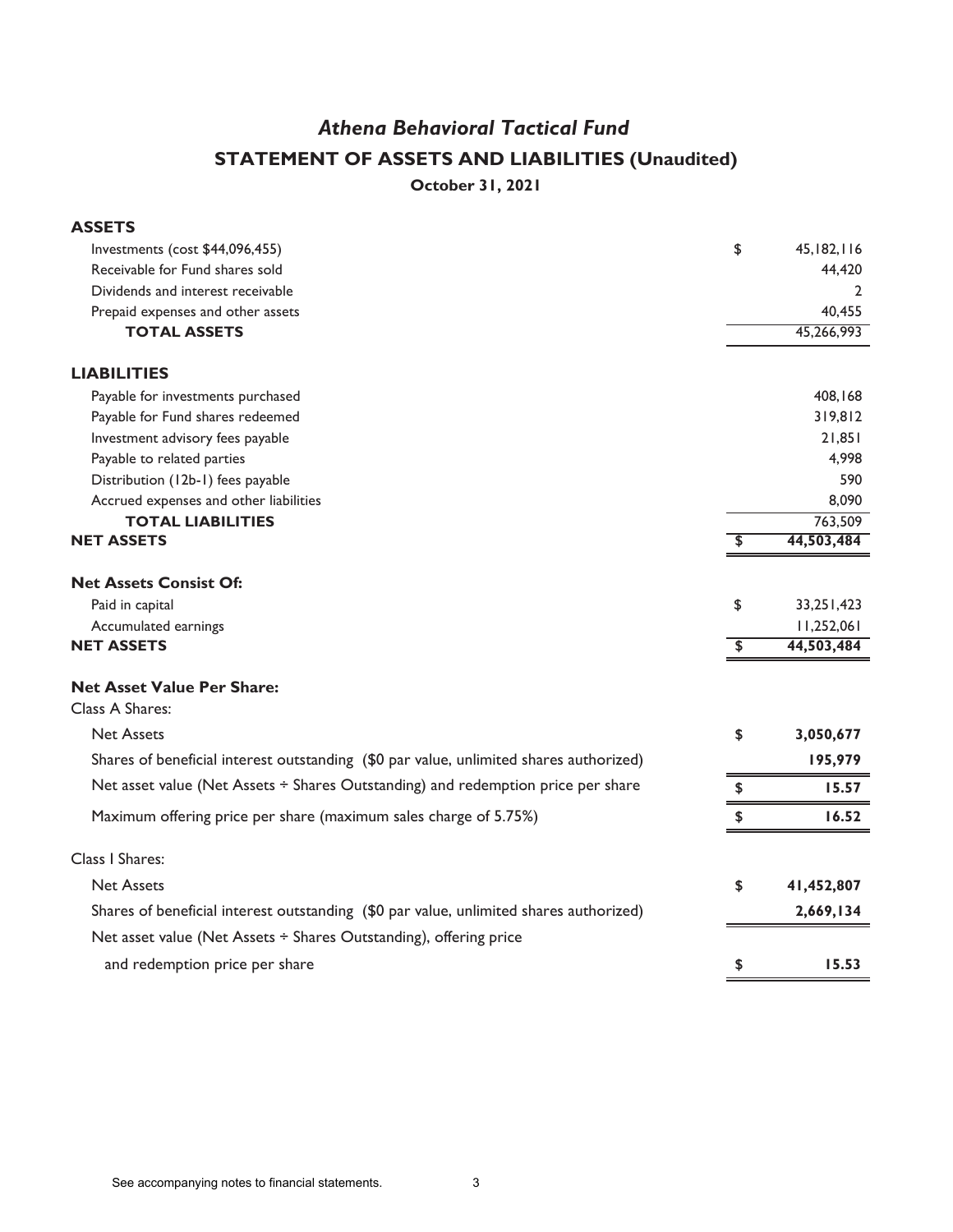### *Athena Behavioral Tactical Fund* **STATEMENT OF OPERATIONS (Unaudited)**

**For the Six Months Ended October 31, 2021**

| <b>INVESTMENT INCOME</b>                                     |                  |
|--------------------------------------------------------------|------------------|
| Dividend income                                              | \$<br>134,093    |
| Interest income                                              | 40               |
| <b>TOTAL INVESTMENT INCOME</b>                               | 134, 133         |
| <b>EXPENSES</b>                                              |                  |
| Investment advisory fees                                     | 207,299          |
| Distribution (12b-1) Fees:                                   |                  |
| Class A                                                      | 2,823            |
| Administrative services fees                                 | 25,278           |
| Registration fees                                            | 24,198           |
| Transfer agent fees                                          | 20,343           |
| Accounting services fees                                     | 17,140           |
| Third Party Administrative Servicing Fees                    | 13,610           |
| Audit and tax fees                                           | 9,655            |
| Trustees fees and expenses                                   | 9,478            |
| Compliance officer fees                                      | 8.116            |
| Legal fees                                                   | 6,554            |
| Custodian fees                                               | 3,082            |
| Printing and postage expenses                                | 3,025            |
| Insurance expense                                            | 377              |
| Other expenses                                               | 2,570            |
| <b>TOTAL EXPENSES</b>                                        | 353,548          |
| Less: Fees waived and expenses reimbursed by the adviser     | (91, 270)        |
| <b>NET EXPENSES</b>                                          | 262,278          |
| <b>NET INVESTMENT LOSS</b>                                   | (128, 145)       |
| REALIZED AND CHANGE IN UNREALIZED GAIN (LOSS) ON INVESTMENTS |                  |
| Net realized gain on investments                             | 8,204,079        |
| Net change in unrealized depreciation on investments         | (8,659,781)      |
| NET REALIZED AND CHANGE IN UNREALIZED LOSS ON INVESTMENTS    | (455, 702)       |
| NET DECREASE IN NET ASSETS RESULTING FROM OPERATIONS         | \$<br>(583, 847) |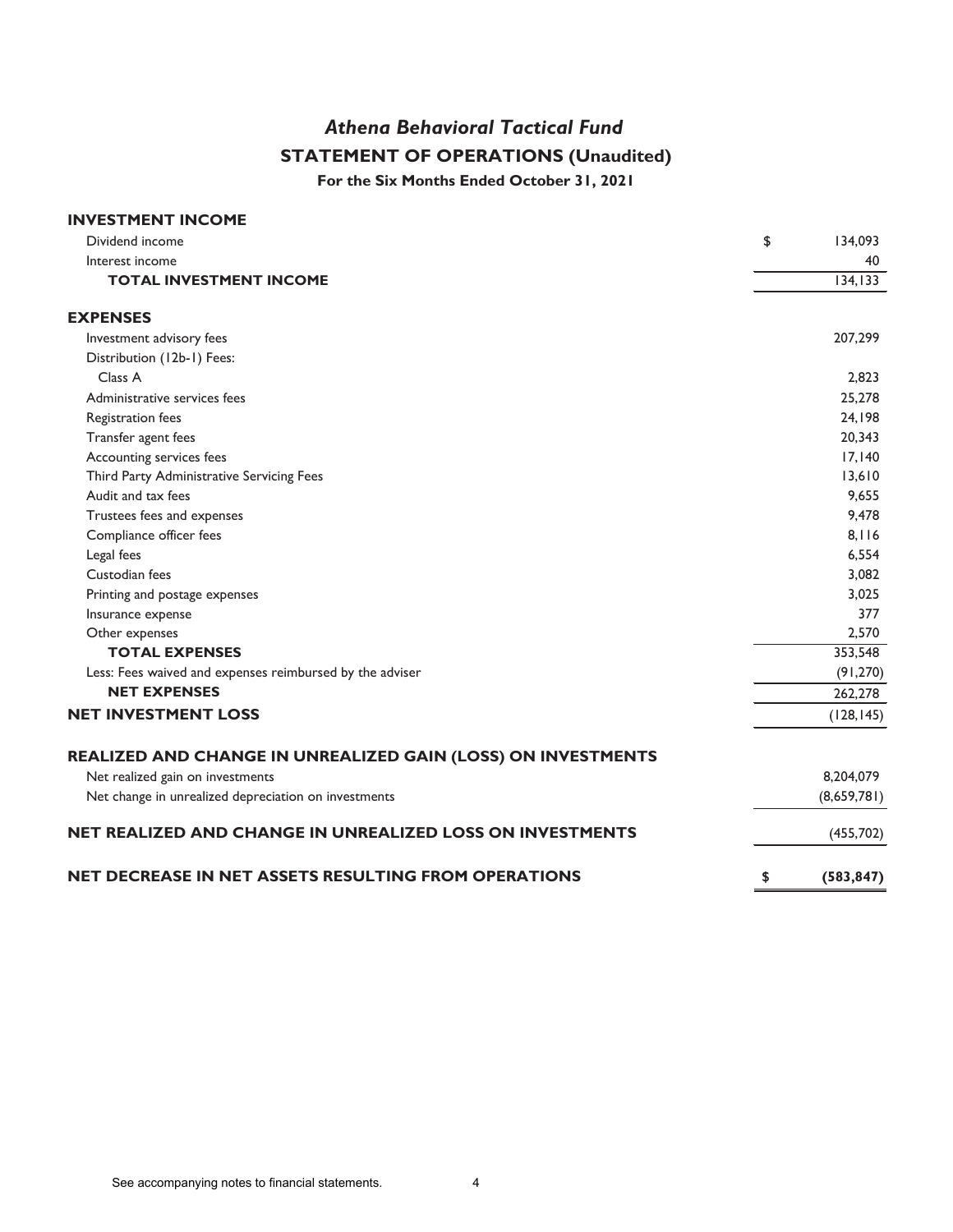### *Athena Behavioral Tactical Fund*  **STATEMENTS OF CHANGES IN NET ASSETS**

|                                                                         |                  | <b>Six Months Ended</b> |                                    |                   |  |
|-------------------------------------------------------------------------|------------------|-------------------------|------------------------------------|-------------------|--|
|                                                                         | October 31, 2021 |                         |                                    | <b>Year Ended</b> |  |
|                                                                         |                  | (Unaudited)             |                                    | April 30, 2021    |  |
| <b>FROM OPERATIONS</b>                                                  |                  |                         |                                    |                   |  |
| Net investment loss                                                     | \$               | (128, 145)              | \$                                 | (224, 556)        |  |
| Net realized gain from investments                                      |                  | 8,204,079               |                                    | 4,285,325         |  |
| Net change in unrealized appreciation (depreciation) on investments     |                  | (8,659,781)             |                                    | 9,745,442         |  |
| Net increase (decrease) in net assets resulting from operations         |                  | (583, 847)              |                                    | 13,806,211        |  |
| <b>DISTRIBUTIONS TO SHAREHOLDERS</b>                                    |                  |                         |                                    |                   |  |
| Total distributions paid :                                              |                  |                         |                                    |                   |  |
| Class A                                                                 |                  |                         |                                    | (1,229)           |  |
| Class I                                                                 |                  |                         |                                    | (91, 253)         |  |
| Net decrease in net assets resulting from distributions to shareholders |                  |                         |                                    | (92, 482)         |  |
| <b>FROM SHARES OF BENEFICIAL INTEREST</b>                               |                  |                         |                                    |                   |  |
| Proceeds from shares sold:                                              |                  |                         |                                    |                   |  |
| Class A                                                                 |                  | 2,010,008               |                                    | 1,573,248         |  |
| Class I                                                                 |                  | 13,315,220              |                                    | 16,397,754        |  |
| Net asset value of shares issued in reinvestment of distributions:      |                  |                         |                                    |                   |  |
| Class A                                                                 |                  |                         |                                    | 1,229             |  |
| Class I                                                                 |                  |                         |                                    | 75,471            |  |
| Payments for shares redeemed:                                           |                  |                         |                                    |                   |  |
| Class A                                                                 |                  | (329, 101)              |                                    | (934, 138)        |  |
| Class I                                                                 |                  | (6, 577, 306)           |                                    | (8, 268, 573)     |  |
| Net increase in net assets resulting from shares of beneficial interest |                  | 8,418,821               |                                    | 8,844,991         |  |
| <b>TOTAL INCREASE IN NET ASSETS</b>                                     |                  | 7,834,974               |                                    | 22,558,720        |  |
| <b>NET ASSETS</b>                                                       |                  |                         |                                    |                   |  |
| Beginning of Period                                                     |                  | 36,668,510              |                                    | 14,109,790        |  |
| End of Period                                                           | \$               | 44,503,484              | $\overline{\boldsymbol{\epsilon}}$ | 36,668,510        |  |
| Class A:                                                                |                  |                         |                                    |                   |  |
| <b>Shares Sold</b>                                                      |                  |                         |                                    | 124,264           |  |
| <b>Shares Reinvested</b>                                                |                  | 128,006                 |                                    | 107               |  |
| <b>Shares Redeemed</b>                                                  |                  | (21, 488)               |                                    | (88,082)          |  |
|                                                                         |                  | 106,518                 |                                    | 36,289            |  |
| Net increase in shares of beneficial interest outstanding               |                  |                         |                                    |                   |  |
| Class I:                                                                |                  |                         |                                    |                   |  |
| <b>Shares Sold</b>                                                      |                  | 863,453                 |                                    | 1,333,543         |  |
| <b>Shares Reinvested</b>                                                |                  |                         |                                    | 6,597             |  |
| <b>Shares Redeemed</b>                                                  |                  | (436, 294)              |                                    | (663, 688)        |  |
| Net increase in shares of beneficial interest outstanding               |                  | 427,159                 |                                    | 676,452           |  |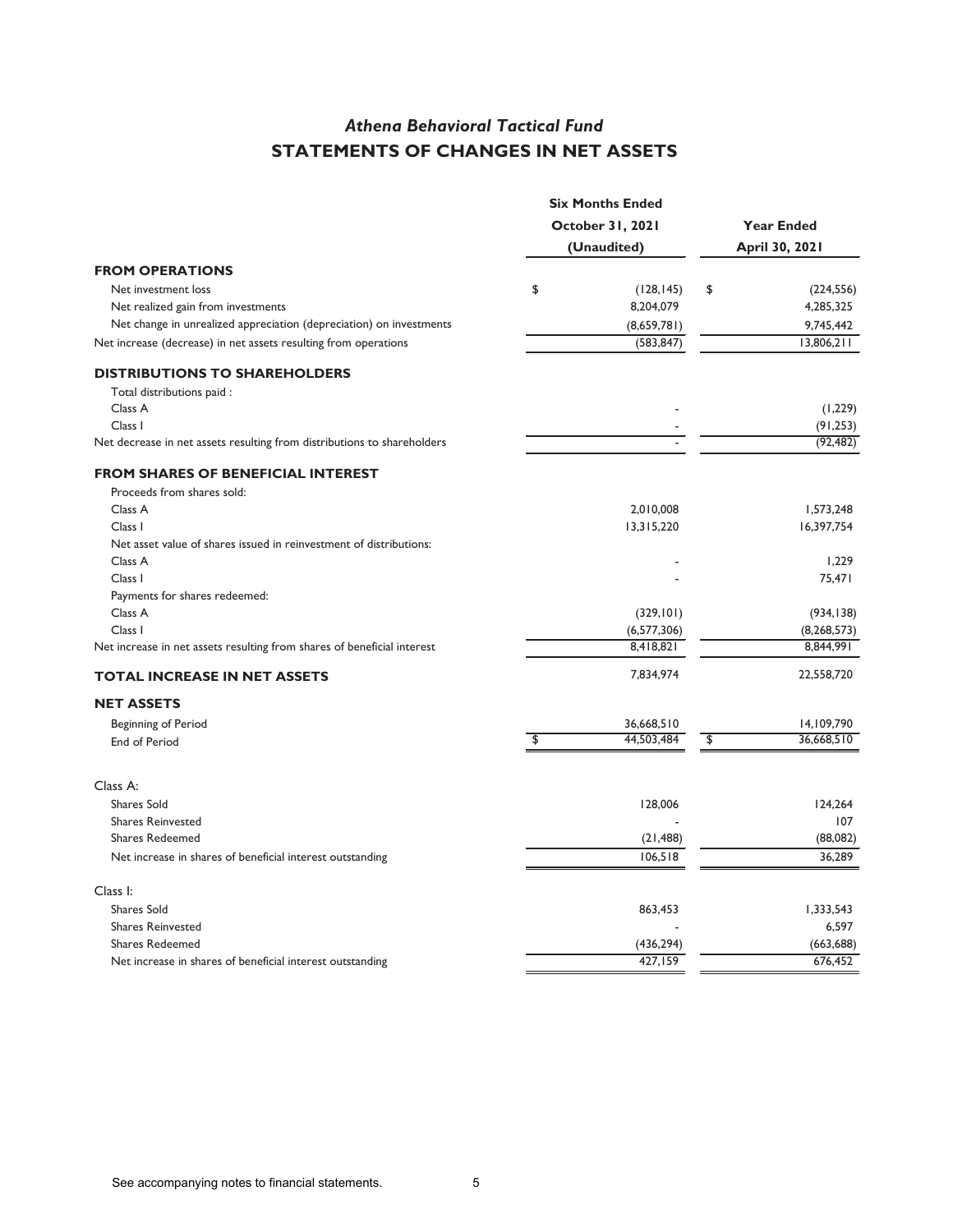#### *Athena Behavioral Tactical Fund*  **FINANCIAL HIGHLIGHTS**

Per Share Data and Ratios for a Share of Beneficial Interest Outstanding Throughout Each Period

|                                       |     | <b>Six Months Ended</b>  |                |                          |              |                   |                   |                |                   |                |                   |
|---------------------------------------|-----|--------------------------|----------------|--------------------------|--------------|-------------------|-------------------|----------------|-------------------|----------------|-------------------|
|                                       |     | October 31, 2021         |                | <b>Year Ended</b>        |              | <b>Year Ended</b> | <b>Year Ended</b> |                | <b>Year Ended</b> |                | <b>Year Ended</b> |
| <b>Class A</b>                        |     | (Unaudited)              | April 30, 2021 |                          |              | April 30, 2020    | April 30, 2019    | April 30, 2018 |                   | April 30, 2017 |                   |
| Net asset value, beginning of period  | \$. | 15.78                    | \$.            | 8.76                     | $\mathbf{s}$ | 9.32              | \$<br>10.23       | \$.            | 9.91              | \$             | 9.38              |
| Activity from investment operations:  |     |                          |                |                          |              |                   |                   |                |                   |                |                   |
| Net investment income (loss) (1)      |     | (0.06)                   |                | (0.15)                   |              | 0.04              | 0.21              |                | 0.21              |                | 0.20              |
| Net realized and unrealized gain      |     |                          |                |                          |              |                   |                   |                |                   |                |                   |
| (loss) on investments                 |     | (0.15)                   |                | 7.20                     |              | (0.54)            | (0.35)            |                | 0.64              |                | 0.47              |
| Total from investment operations      |     | (0.21)                   |                | 7.05                     |              | (0.50)            | (0.14)            |                | 0.85              |                | 0.67              |
| Less distributions from:              |     |                          |                |                          |              |                   |                   |                |                   |                |                   |
| Net investment income                 |     | ٠                        |                | (0.03)                   |              | (0.06)            | (0.07)            |                | (0.18)            |                | (0.14)            |
| Net realized gains                    |     |                          |                | $\overline{\phantom{a}}$ |              |                   | (0.70)            |                | (0.35)            |                | $(0.00)$ $(4)$    |
| Total distributions                   |     | $\overline{\phantom{a}}$ |                | (0.03)                   |              | (0.06)            | (0.77)            |                | (0.53)            |                | (0.14)            |
| Net asset value, end of period        |     | 15.57                    |                | 15.78                    |              | 8.76              | 9.32              |                | 10.23             |                | 9.91              |
| Total return (2)                      |     | $(1.33)$ % (7)           |                | 80.65%                   |              | $(5.48)\%$        | $(0.59)$ %        |                | 8.69%             |                | 7.16%             |
| Net assets, at end of period (000s)   |     | 3,051                    |                | 1,412                    | \$           | 466               | 71                | \$             | 1,692             |                | 1,773             |
| Ratio of gross expenses to average    |     |                          |                |                          |              |                   |                   |                |                   |                |                   |
| net assets (3)                        |     | $1.93\%$ (6)             |                | 2.50%                    |              | 2.90%             | 3.20%             |                | 3.10%             |                | 4.01%             |
| Ratio of net expenses to average      |     |                          |                |                          |              |                   |                   |                |                   |                |                   |
| net assets                            |     | $1.50\%$ (6)             |                | 1.50%                    |              | 1.50%             | 1.50%             |                | 1.50%             |                | 1.50%             |
| Ratio of net investment income (loss) |     |                          |                |                          |              |                   |                   |                |                   |                |                   |
| to average net assets (5)             |     | $(0.79)$ % (6)           |                | $(1.31)\%$               |              | 0.39%             | 2.22%             |                | 2.12%             |                | 2.05%             |
| Portfolio Turnover Rate               |     | 133% (7)                 |                | 129%                     |              | 96%               | 129%              |                | 97%               |                | 94%               |

(1) Per share amounts calculated using the average shares method, which more appropriately presents the per share data for the period.

(2) Total returns shown are historical in nature and assume changes in share price, reinvestment of dividends and distributions, if any, and exclude the effect of applicable sales charges and redemption fees. Total returns fees and reimbursed expenses.

(3) Represents the ratio of expenses to average net assets absent fee waivers and/or expense reimbursements by the adviser. Ratio herein does not include the Fund's share of the expenses of the underlying investment compan

(4) Amount less than \$0.005.

(5) Recognition of investment income (loss) by the Fund is affected by the timing and declaration of dividends by underlying investment companies in which the Fund invests.

(6) Annualized for periods less than one year.

(7) Not annualized.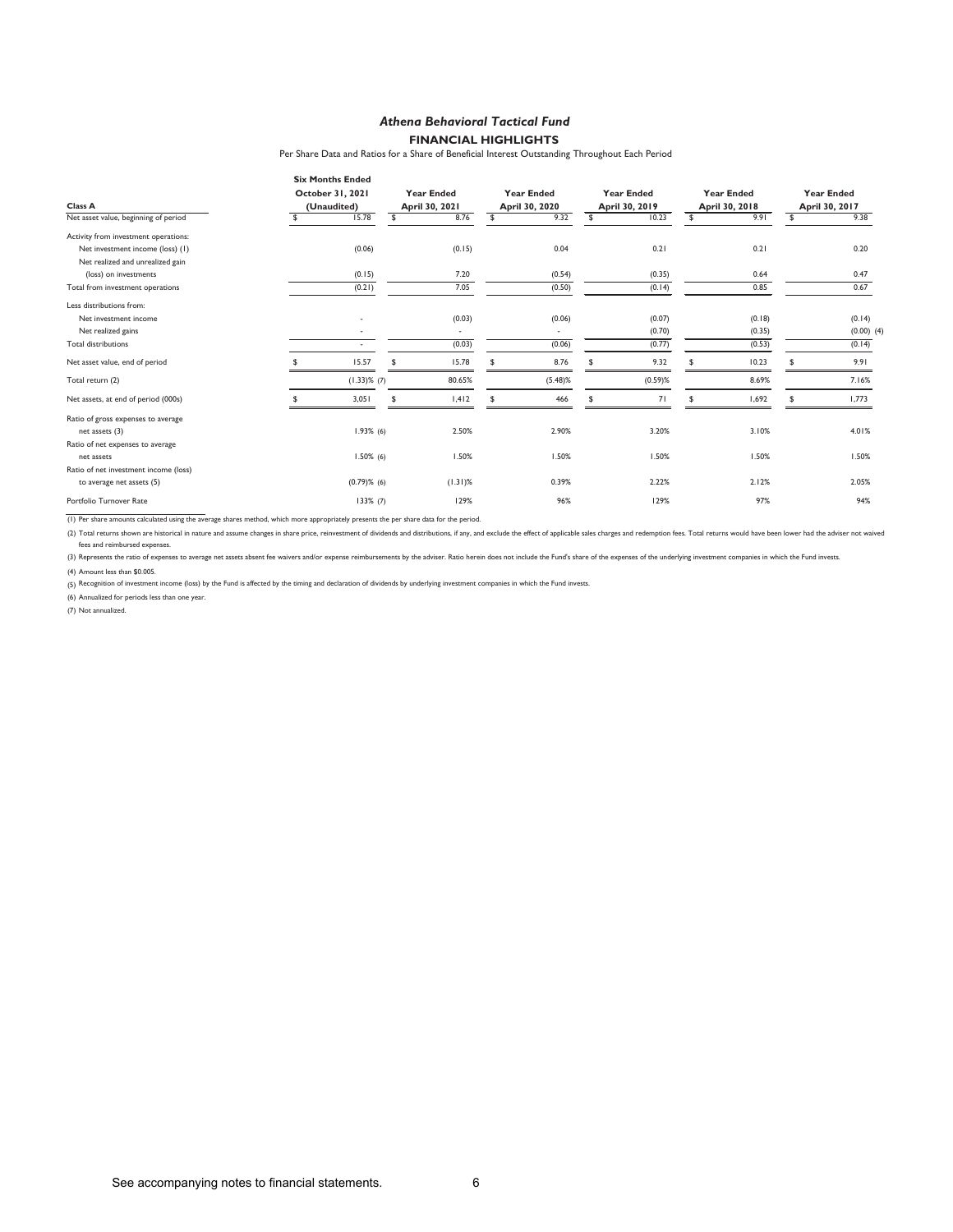#### *Athena Behavioral Tactical Fund*  **FINANCIAL HIGHLIGHTS**

Per Share Data and Ratios for a Share of Beneficial Interest Outstanding Throughout Each Period

|                                       | <b>Six Months Ended</b> |                |                   |                   |                   |                |                   |                |                   |
|---------------------------------------|-------------------------|----------------|-------------------|-------------------|-------------------|----------------|-------------------|----------------|-------------------|
|                                       | October 31, 2021        |                | <b>Year Ended</b> | <b>Year Ended</b> | <b>Year Ended</b> |                | <b>Year Ended</b> |                | <b>Year Ended</b> |
| Class I                               | (Unaudited)             | April 30, 2021 |                   | April 30, 2020    | April 30, 2019    | April 30, 2018 |                   | April 30, 2017 |                   |
| Net asset value, beginning of period  | 15.73                   | \$             | 8.72              | \$<br>9.34        | \$<br>10.24       | \$             | 9.92              |                | 9.39              |
| Activity from investment operations:  |                         |                |                   |                   |                   |                |                   |                |                   |
| Net investment income (loss) (1)      | (0.05)                  |                | (0.11)            | 0.07              | 0.24              |                | 0.23              |                | 0.21              |
| Net realized and unrealized gain      |                         |                |                   |                   |                   |                |                   |                |                   |
| (loss) on investments                 | (0.15)                  |                | 7.17              | (0.54)            | (0.34)            |                | 0.65              |                | 0.49              |
| Total from investment operations      | (0.20)                  |                | 7.06              | (0.47)            | (0.10)            |                | 0.88              |                | 0.70              |
| Less distributions from:              |                         |                |                   |                   |                   |                |                   |                |                   |
| Net investment income                 |                         |                | (0.05)            | (0.15)            | (0.10)            |                | (0.21)            |                | (0.17)            |
| Net realized gains                    |                         |                | ٠                 | $\sim$            | (0.70)            |                | (0.35)            |                | $(0.00)$ $(4)$    |
| <b>Total distributions</b>            | ٠                       |                | (0.05)            | (0.15)            | (0.80)            |                | (0.56)            |                | (0.17)            |
| Net asset value, end of period        | 15.53                   |                | 15.73             | \$<br>8.72        | 9.34              | \$             | 10.24             |                | 9.92              |
| Total return (2)                      | $(1.27)\%$ (7)          |                | 81.15%            | $(5.20)$ %        | $(0.20)$ %        |                | 8.97%             |                | 7.39%             |
| Net assets, at end of period (000s)   | 41,453                  | \$             | 35,257            | \$<br>13,644      | \$<br>8,003       | \$             | 9,356             |                | 8,297             |
| Ratio of gross expenses to average    |                         |                |                   |                   |                   |                |                   |                |                   |
| net assets (3)                        | 1.69%(6)                |                | 2.25%             | 2.65%             | 2.95%             |                | 2.85%             |                | 3.76%             |
| Ratio of net expenses to average      |                         |                |                   |                   |                   |                |                   |                |                   |
| net assets                            | $1.25\%$ (6)            |                | 1.25%             | 1.25%             | 1.25%             |                | 1.25%             |                | 1.25%             |
| Ratio of net investment income (loss) |                         |                |                   |                   |                   |                |                   |                |                   |
| to average net assets (5)             | $(0.61)\%$ (6)          |                | $(0.98)$ %        | 0.73%             | 2.49%             |                | 2.32%             |                | 2.15%             |
| Portfolio Turnover Rate               | $133\%$ (7)             |                | 129%              | 96%               | 129%              |                | 97%               |                | 94%               |

(1) Per share amounts calculated using the average shares method, which more appropriately presents the per share data for the period.

(2) Total returns shown are historical in nature and assume changes in share price, reinvestment of dividends and distributions, if any, and exclude the effect of applicable sales charges and redemption fees. Total returns fees and reimbursed expenses.

(3) Represents the ratio of expenses to average net assets absent fee waivers and/or expense reimbursements by the adviser. Ratio herein does not include the Fund's share of the expenses of the underlying investment compan

(4) Amount less than \$0.005.

(5) Recognition of investment income (loss) by the Fund is affected by the timing and declaration of dividends by underlying investment companies in which the Fund invests.

(6) Annualized for periods less than one year.

(7) Not annualized.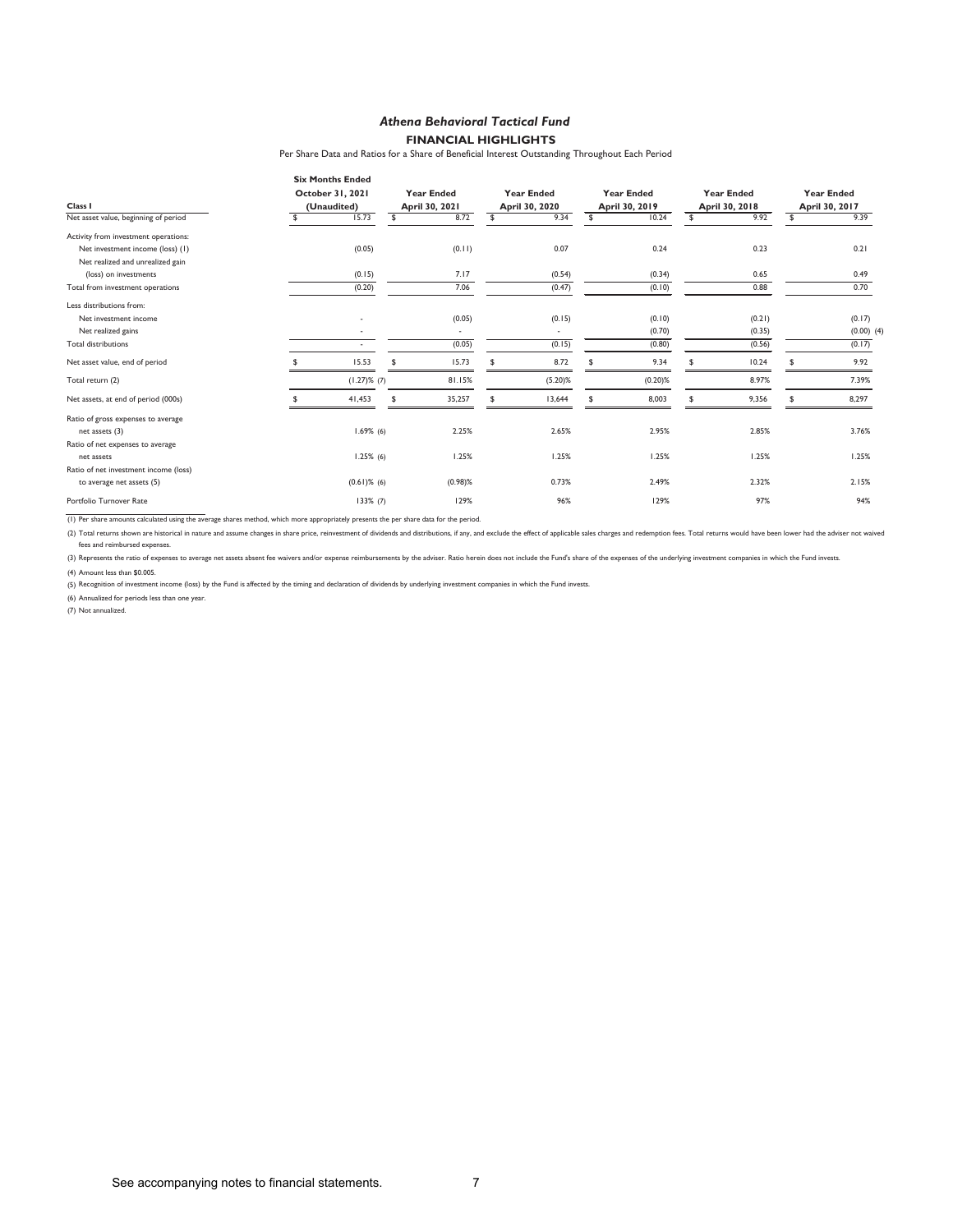#### **1. ORGANIZATION**

The Athena Behavioral Tactical Fund (the "Fund"), is a diversified series of shares of beneficial interest of Northern Lights Fund Trust (the "Trust"), a statutory trust organized under the laws of the State of Delaware on January 19, 2005, and registered under the Investment Company Act of 1940, as amended (the "1940 Act"), as an open-end management investment company. The Fund's investment objective is to seek capital appreciation.

The Fund currently offers Class A and Class I shares. The Fund also has Class C shares which were not offered during the period. Class C and Class I shares are offered at net asset value. Class A shares are offered at net asset value plus a maximum sales charge of 5.75%, depending on how much you invest which may be waived by the adviser under certain circumstances. Each class represents an interest in the same assets of the Fund and classes are identical except for differences in their sales charge structures and ongoing service and distribution charges. All classes of shares have equal voting privileges except that each class has exclusive voting rights with respect to its service and/or distribution plans. The Fund's income, expenses (other than class specific distribution fees) and realized and unrealized gains and losses are allocated proportionately each day based upon the relative net assets of each class.

#### **2. SIGNIFICANT ACCOUNTING POLICIES**

The following is a summary of significant accounting policies set by the Trust and followed by the Fund in preparation of the financial statements. These policies are in conformity with accounting principles generally accepted in the United States of America ("GAAP"). The preparation of financial statements requires management to make estimates and assumptions that affect the reported amounts of assets and liabilities and disclosure of contingent assets and liabilities at the date of the financial statements and the reported amounts of income and expenses for the period. Actual results could differ from those estimates. The Fund is an investment company and accordingly follows the investment company accounting and reporting guidance of the Financial Accounting Standards Board ("FASB") Accounting Standards Codification Topic 946 "Financial Services – Investment Companies" including FASB Accounting Standards Update ("ASU") 2013-08.

**Securities Valuation –** Securities listed on an exchange are valued at the last reported sale price at the close of the regular trading session of the primary exchange on the business day the value is being determined, or in the case of securities listed on NASDAQ at the NASDAQ Official Closing Price ("NOCP"). In the absence of a sale such securities shall be valued at the mean between the current bid and ask prices on the primary exchange on the day of valuation. Debt securities (other than shortterm obligations) are valued each day by an independent pricing service approved by the Trust's Board of Trustees (the "Board") based on methods which include consideration of: yields or prices of securities of comparable quality, coupon, maturity and type, indications as to values from dealers, and general market conditions or market quotations from a major market maker in the securities. Investments valued in currencies other than the U.S. dollar are converted to U.S. dollars using exchange rates obtained from pricing services. The independent pricing service does not distinguish between smaller-sized bond positions known as "odd lots" and larger institutional-sized bond positions known as "round lots". The Fund may fair value a particular bond if the adviser does not believe that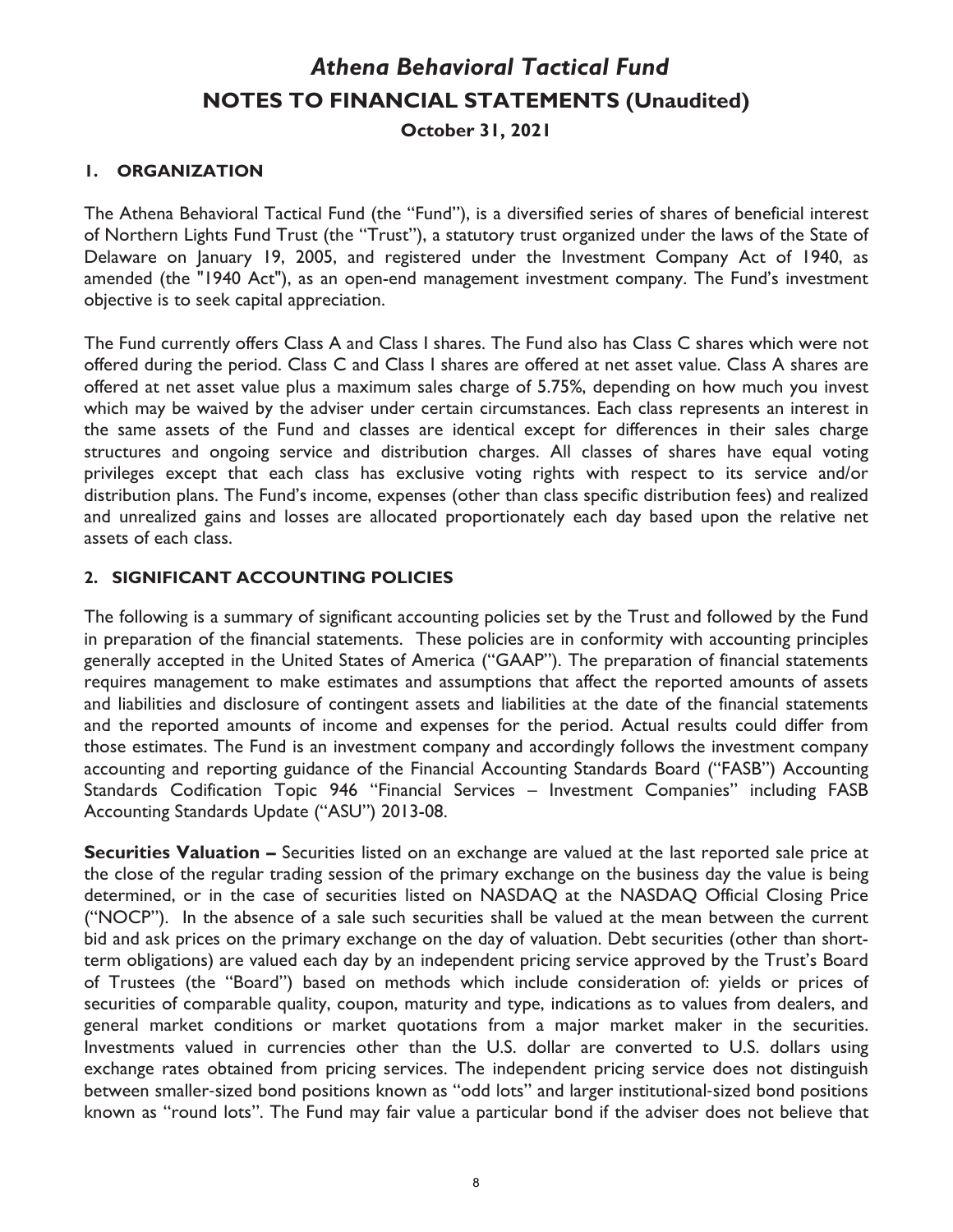the round lot value provided by the independent pricing service reflects fair value of the Fund's holding. Short-term debt obligations having 60 days or less remaining until maturity, at time of purchase, may be valued at amortized cost. Investments in open-end investment companies are valued at net asset value.

The Fund may hold securities, such as private investments, interests in commodity pools, other nontraded securities or temporarily illiquid securities, for which market quotations are not readily available or are determined to be unreliable. These securities will be valued using the fair value procedures approved by the Board. The Board has delegated execution of these procedures to a fair value committee composed of one or more representatives from each of the (i) Trust, (ii) administrator, and (iii) adviser. The committee may also enlist third party consultants, such as a valuation specialist at a public accounting firm, valuation consultant or financial officer of a security issuer, on an as-needed basis to assist in determining a security-specific fair value. The Board has also engaged a third party valuation firm to attend valuation meetings held by the Trust, review minutes of such meetings and report to the Board on a quarterly basis. The Board reviews and ratifies the execution of this process and the resultant fair value prices at least quarterly to assure the process produces reliable results.

**Fair Valuation Process –** As noted above, the fair value committee is composed of one or more representatives from each of the (i) Trust, (ii) administrator, and (iii) the adviser. The applicable investments are valued collectively via inputs from each of these groups. For example, fair value determinations are required for the following securities: (i) securities for which market quotations are insufficient or not readily available on a particular business day (including securities for which there is a short and temporary lapse in the provision of a price by the regular pricing source), (ii) securities for which, in the judgment of the adviser, the prices or values available do not represent the fair value of the instrument. Factors which may cause the adviser to make such a judgment include, but are not limited to, the following: only a bid price or an ask price is available, the spread between bid and ask prices is substantial, the frequency of sales, the thinness of the market, the size of reported trades, and actions of the securities markets, such as the suspension or limitation of trading; (iii) securities determined to be illiquid; (iv) securities with respect to which an event that will affect the value thereof has occurred (a "significant event") since the closing prices were established on the principal exchange on which they are traded, but prior to the Fund's calculation of its net asset value. Specifically, interests in commodity pools or managed futures pools are valued on a daily basis by reference to the closing market prices of each futures contract or other asset held by a pool, as adjusted for pool expenses. Restricted or illiquid securities, such as private investments or non-traded securities, are valued via inputs from the adviser based upon the current bid for the security from two or more independent dealers or other parties reasonably familiar with the facts and circumstances of the security (who should take into consideration all relevant factors as may be appropriate under the circumstances). If the adviser is unable to obtain a current bid from such independent dealers or other independent parties, the fair value committee shall determine the fair value of such security using the following factors: (i) the type of security; (ii) the cost at date of purchase; (iii) the size and nature of the Fund's holdings; (iv) the discount from market value of unrestricted securities of the same class at the time of purchase and subsequent thereto; (v) information as to any transactions or offers with respect to the security; (vi) the nature and duration of restrictions on disposition of the security and the existence of any registration rights; (vii) how the yield of the security compares to similar securities of companies of similar or equal creditworthiness; (viii) the level of recent trades of similar or comparable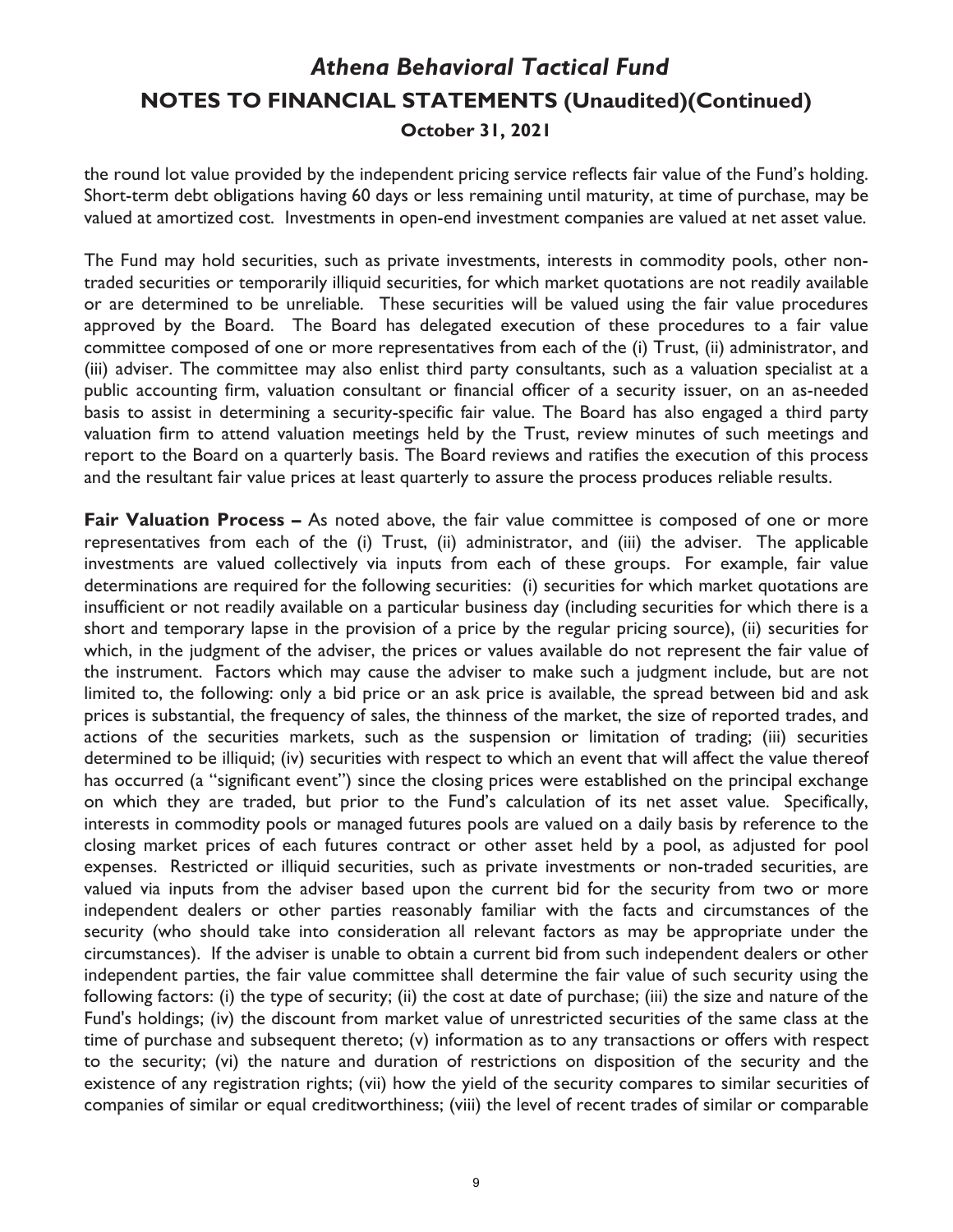securities; (ix) the liquidity characteristics of the security; (x) current market conditions; and (xi) the market value of any securities into which the security is convertible or exchangeable.

The Fund utilizes various methods to measure the fair value of all of its investments on a recurring basis. GAAP establishes a hierarchy that prioritizes inputs to valuation methods. The three levels of input are:

Level 1 – Unadjusted quoted prices in active markets for identical assets and liabilities that the Fund has the ability to access.

Level 2 – Observable inputs other than quoted prices included in Level 1 that are observable for the asset or liability, either directly or indirectly. These inputs may include quoted prices for the identical instrument in an inactive market, prices for similar instruments, interest rates, prepayment speeds, credit risk, yield curves, default rates and similar data.

Level 3 – Unobservable inputs for the asset or liability, to the extent relevant observable inputs are not available, representing the Fund's own assumptions about the assumptions a market participant would use in valuing the asset or liability, and would be based on the best information available.

The availability of observable inputs can vary from security to security and is affected by a wide variety of factors, including, for example, the type of security, whether the security is new and not yet established in the marketplace, the liquidity of markets, and other characteristics particular to the security. To the extent that valuation is based on models or inputs that are less observable or unobservable in the market, the determination of fair value requires more judgment. Accordingly, the degree of judgment exercised in determining fair value is greatest for instruments categorized in Level 3.

The inputs used to measure fair value may fall into different levels of the fair value hierarchy. In such cases, for disclosure purposes, the level in the fair value hierarchy within which the fair value measurement falls in its entirety, is determined based on the lowest level input that is significant to the fair value measurement in its entirety.

The inputs or methodology used for valuing securities are not necessarily an indication of the risk associated with investing in those securities. Please refer to the Fund's prospectus for a full listing of risks associated with these investments. The following tables summarize the inputs used as of October 31, 2021 for the Fund's assets measured at fair value:

| $ {\sf Assets}\;^*$         | Level I |            | Level 2 |                | Level 3 |   | Total        |  |
|-----------------------------|---------|------------|---------|----------------|---------|---|--------------|--|
| <b>Exchange Traded Fund</b> |         | 44,491,415 |         | ۰              |         | ۰ | \$44,491,415 |  |
| Short-Term Investment       |         | 690,701    |         | $\blacksquare$ |         | ۰ | 690,701      |  |
| Total                       |         | 45,182,116 |         |                |         | ۰ | \$45,182,116 |  |

The Fund did not hold any Level 3 securities during the period.

\* See Schedule of Investments for industry classification.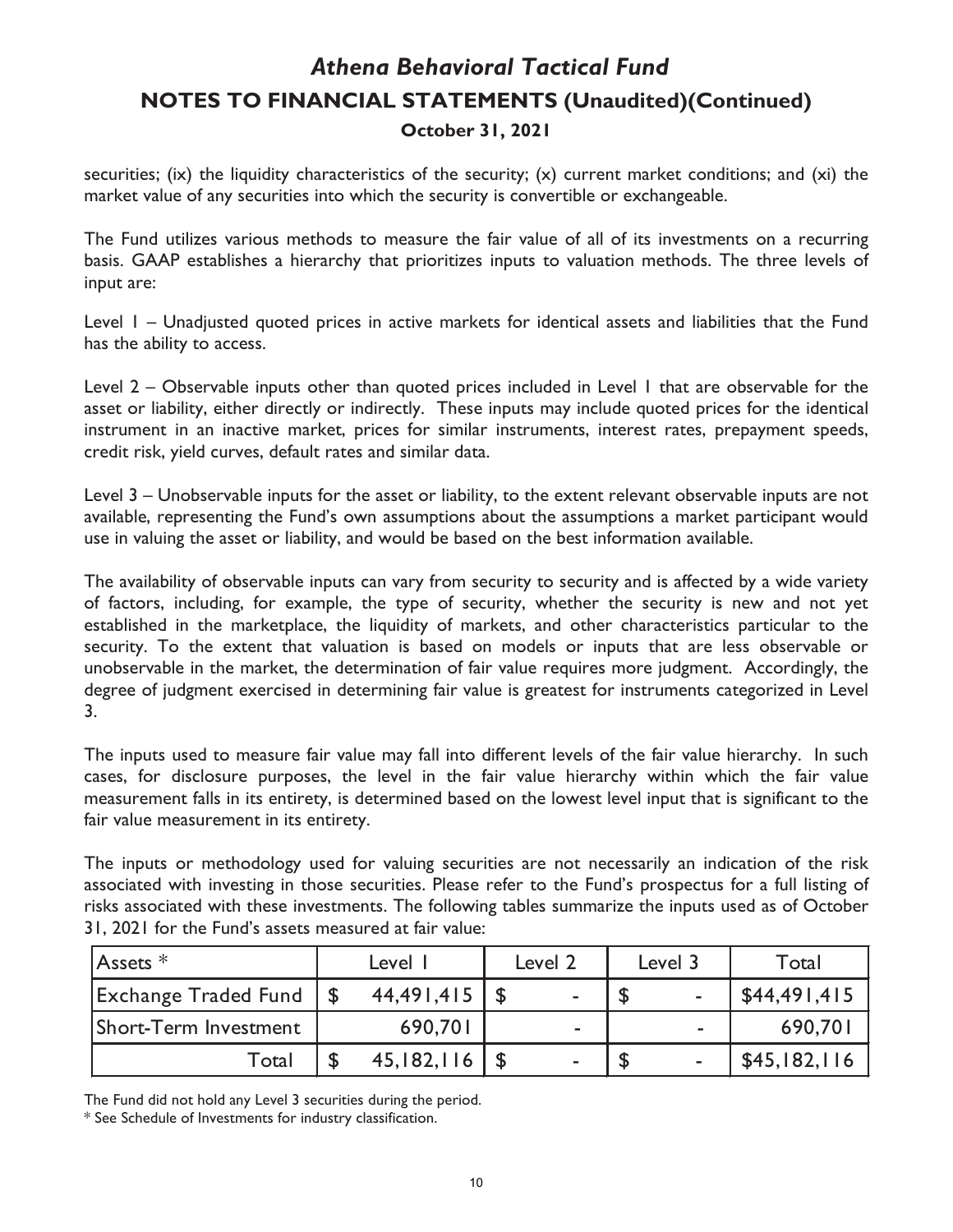**Security Transactions and Related Income –** Security transactions are accounted for on the trade date. Interest income is recognized on an accrual basis. Discounts are accreted and premiums are amortized on securities purchased over the lives of the respective securities. Dividend income is recorded on the ex-dividend date. Realized gains or losses from sales of securities are determined by comparing the identified cost of the security lot sold with the net sales proceeds.

**Dividends and Distributions to Shareholders –** Dividends from net investment income, if any, are declared and paid quarterly. Distributable net realized capital gains, if any, are declared and distributed annually. Dividends from net investment income and distributions from net realized gains are determined in accordance with federal income tax regulations, which may differ from GAAP. These "book/tax" differences are considered either temporary (e.g., deferred losses) or permanent in nature. To the extent these differences are permanent in nature, such amounts are reclassified within the composition of net assets based on their federal tax-basis treatment; temporary differences do not require reclassification. Dividends and distributions to shareholders are recorded on the ex-dividend date.

**Federal Income Taxes –** The Fund intends to comply with the requirements of the Internal Revenue Code applicable to regulated investment companies and distribute all of its taxable income to its shareholders. Therefore, no provision for federal income tax is required. The Fund recognizes the tax benefits of uncertain tax positions only where the position is "more likely than not" to be sustained assuming examination by tax authorities. Management has analyzed the Fund's tax positions and has concluded that no liability for unrecognized tax benefits should be recorded related to uncertain tax positions taken on returns filed for the open tax years ended April 30, 2018 to April 30, 2021, or expected to be taken in the Fund's April 30, 2022 year-end tax returns. The Fund identified its major tax jurisdictions as U.S. federal, Ohio (Nebraska in prior years) and foreign jurisdictions where the Fund makes significant investments; however, the Fund is not aware of any tax positions for which it is reasonably possible that the total amounts of unrecognized tax benefits will change materially in the next twelve months.

**Expenses –** Expenses of the Trust that are directly identifiable to a specific fund are charged to that fund. Expenses, which are not readily identifiable to a specific fund, are allocated in such a manner as deemed equitable (as determined by the Board), taking into consideration the nature and type of expense and the relative sizes of the funds in the Trust.

**Indemnification –** The Trust indemnifies its officers and Trustees for certain liabilities that may arise from the performance of their duties to the Trust. Additionally, in the normal course of business, the Fund enters into contracts that contain a variety of representations and warranties and which provide general indemnities. The Fund's maximum exposure under these arrangements is unknown, as this would involve future claims that may be made against the Fund that have not yet occurred. However, based on experience, the risk of loss due to these warranties and indemnities appears to be remote.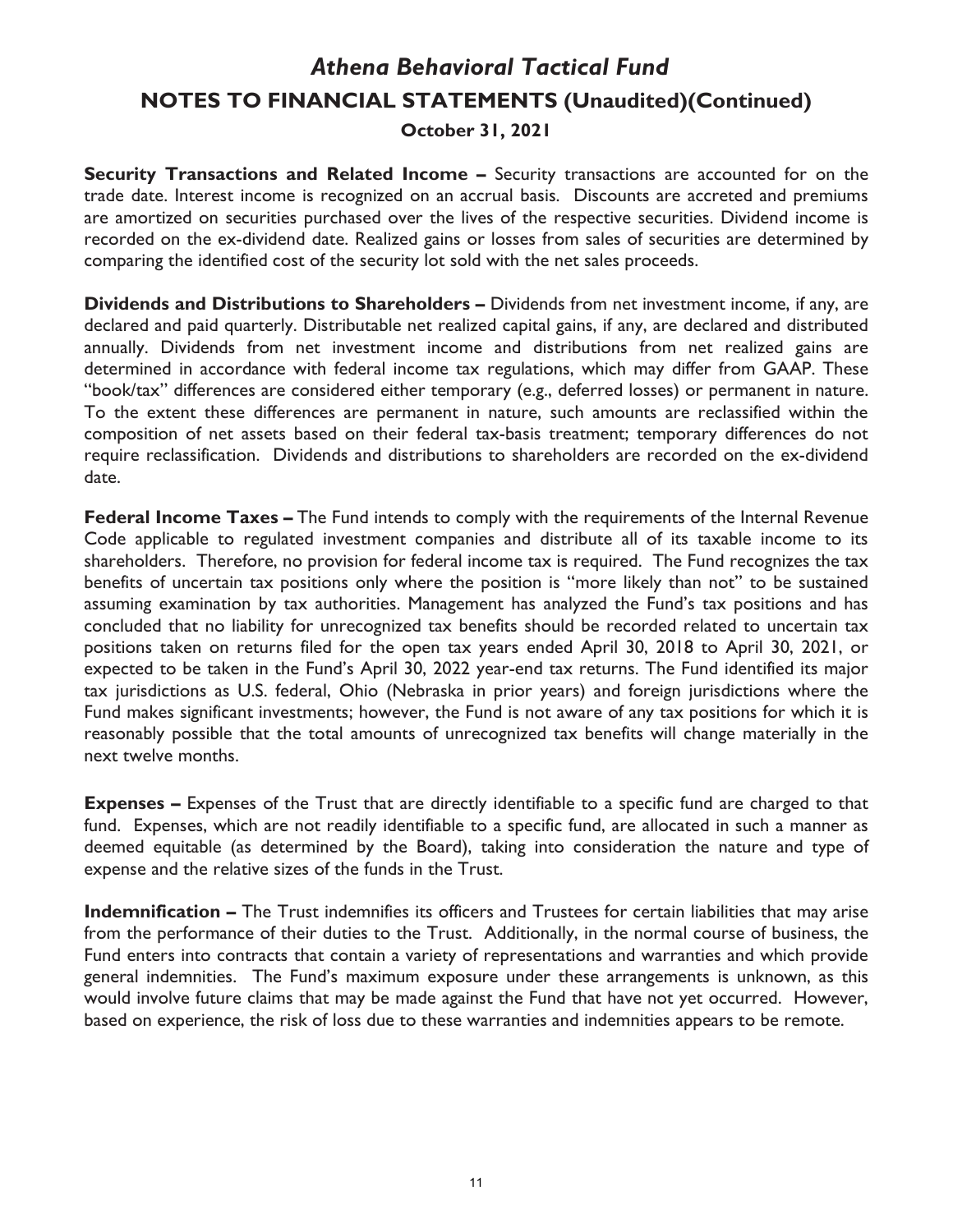#### **3. INVESTMENT TRANSACTIONS**

For the six months ended October 31, 2021, cost of purchases and proceeds from sales of portfolio securities, other than short-term investments and U.S. Government securities, amounted to \$55,135,645 and \$45,755,570 respectively.

#### **4. INVESTMENT ADVISORY AGREEMENT AND TRANSACTIONS WITH RELATED PARTIES**

AthenaInvest Advisors LLC serves as the Fund's investment adviser (the "Adviser"). Pursuant to an Investment Advisory Agreement with the Trust, on behalf of the Fund, the Adviser, under the oversight of the Board, directs the daily operations of the Fund and supervises the performance of administrative and professional services provided by others. As compensation for its services and the related expenses borne by the Adviser, the Fund pays the Adviser a management fee, computed and accrued daily and paid monthly, at an annual rate of 1.00% of the Fund's average daily net assets. For the six months ended October 31, 2021, the Fund incurred advisory fees of \$207,299.

Pursuant to a written contract (the "Waiver Agreement"), the Adviser has agreed, at least until August 31, 2022, to waive a portion of its advisory fee and has agreed to reimburse the Fund for other expenses to the extent necessary so that the total expenses incurred by the Fund (excluding expenses such as front-end or contingent deferred loads, brokerage fees and commissions, acquired fund fees and expenses, fees and expenses associated with investments in other collective investment vehicles) or derivative instruments (including for example option and swap fees and expenses), borrowing costs (such as interest and dividend expense on securities sold short), taxes, expenses incurred with any merger or reorganization, and extraordinary expenses such as litigation expenses (which may include indemnification of Fund officers and Trustees), contractual indemnification of Fund service providers (other than the Adviser) do not exceed 1.50% per annum of Class A average daily net assets, 2.25% per annum of Class C average daily net assets, and 1.25% per annum of Class I average daily net assets (the "Expense Limitation"). For the six months ended October 31, 2021, the Adviser waived fees and reimbursed expenses of \$91,270 pursuant to the Waiver Agreement.

If the Adviser waives any fees or reimburses any expenses pursuant to the Waiver Agreement, and the Fund's Operating Expenses attributable to Class A, Class C and Class I shares are subsequently less than the Expense Limitation, respectively, the Adviser shall be entitled to reimbursement by the Fund for such waived fees or reimbursed expenses provided that such reimbursement does not cause the Fund's expenses to exceed the Expense Limitation. If the Operating Expenses attributable to the Class A, Class C and Class I shares subsequently exceed the Expense Limitation, the reimbursements shall be suspended. The Adviser may seek reimbursement only for expenses waived or paid by it during the three years prior to such reimbursement; provided, however, that such expenses may only be reimbursed to the extent they were waived or paid after the date of the Waiver Agreement (or any similar agreement). The Board may terminate this expense reimbursement arrangement at any time.

The following amount is subject to recapture by the Adviser by the following date:

| pril 30, 2024 |
|---------------|
| :94.07 I      |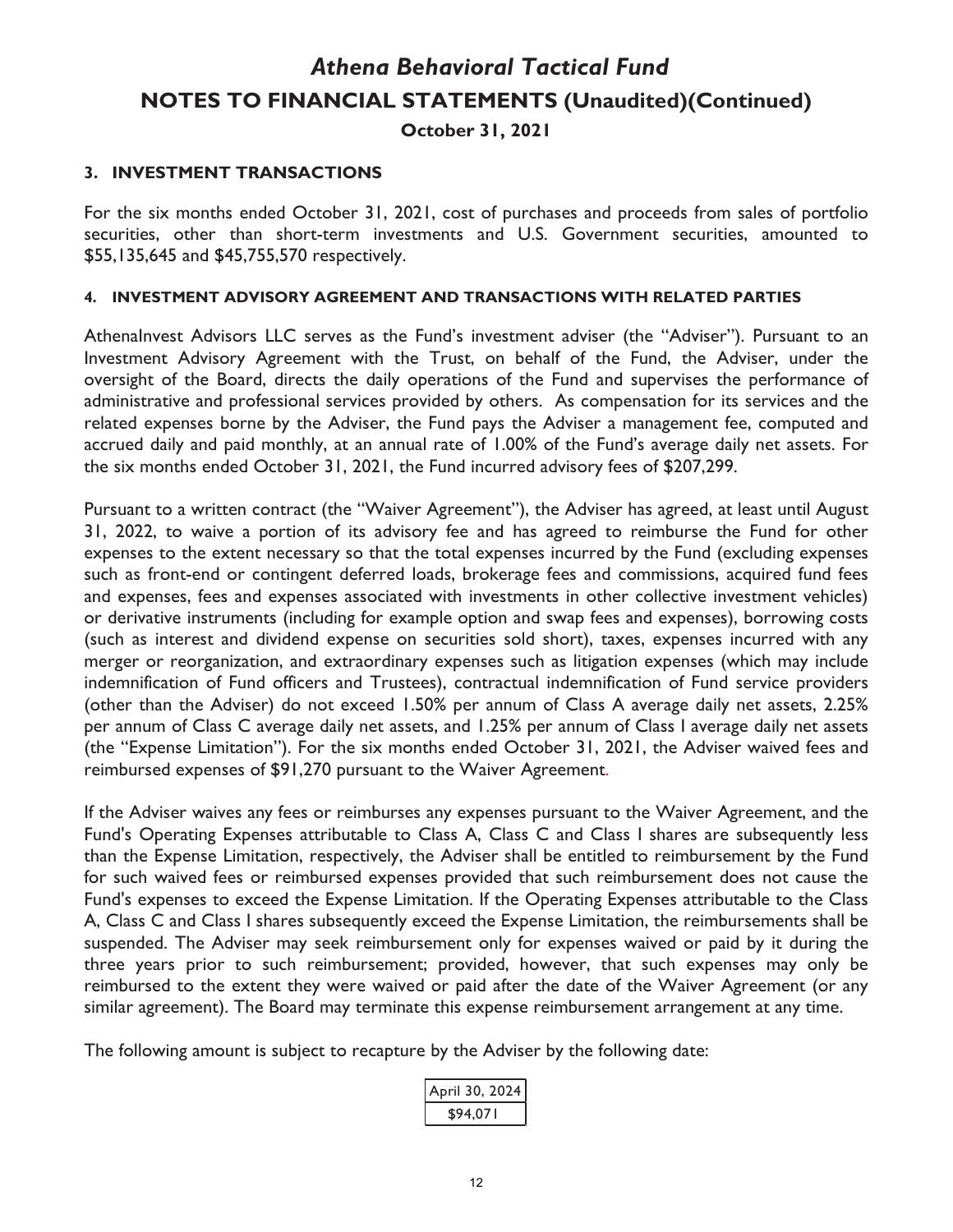Distributor - The Trust, with respect to the Fund, has adopted the Trust's Master Distribution and Shareholder Servicing Plans pursuant to Rule 12b-1 under the 1940 Act (the "Plans"). The Plans provide that a monthly service and/or distribution fee is calculated by the Fund at annual rates of 0.25% and 1.00% of the average daily net assets attributable to Class A shares and Class C shares, respectively, and is paid to Northern Lights Distributors, LLC ("Distributor"), to provide compensation for ongoing distribution-related activities or services and/or maintenance of the Fund's shareholder accounts, not otherwise required to be provided by the Adviser. Class I shares are not covered under the Plans. The Plans are compensation plans, which mean that compensation is provided regardless of 12b-1 expenses incurred. For the six months ended October 31, 2021, the Fund paid \$2,823 to the Distributor for Class A shares.

The Distributor acts as the Fund's principal underwriter in a continuous public offering of the Fund's shares. On sales of Class A shares, for the six months ended October 31, 2021, the Distributor received \$1,208 from front-end sales charge of which \$158 was retained by the Distributor or other affiliated broker-dealers.

In addition, certain affiliates of the Distributor provide services to the Fund as follows:

*Ultimus Fund Solutions, LLC* ("UFS") – UFS, an affiliate of the Distributor, provides administration, fund accounting, and transfer agent services to the Trust. Pursuant to separate servicing agreements with UFS, the Fund pays UFS customary fees for providing administration, fund accounting and transfer agency services to the Fund. Certain officers of the Trust are also officers of UFS, and are not paid any fees directly by the Trust for serving in such capacities.

*Northern Lights Compliance Services, LLC* ("NLCS") – NLCS, an affiliate of UFS and the Distributor, provides a Chief Compliance Officer to the Trust, as well as related compliance services, pursuant to a consulting agreement between NLCS and the Trust. Under the terms of such agreement, NLCS receives customary fees from the Fund.

*Blu Giant, LLC* ("Blu Giant") *–* Blu Giant, an affiliate of UFS and the Distributor, provides EDGAR conversion and filing services as well as print management services for the Fund on an ad-hoc basis. For the provision of these services, Blu Giant receives customary fees from the Fund.

#### **5. DISTRIBUTIONS TO SHAREHOLDERS AND TAX COMPONENTS OF CAPITAL**

The tax character of Fund distributions paid for the fiscal years ended April 30, 2021 and April 30, 2020 was as follows:

|                        |    | Fiscal Year Ended | Fiscal Year Ended |                |  |  |
|------------------------|----|-------------------|-------------------|----------------|--|--|
|                        |    | April 30, 2021    |                   | April 30, 2020 |  |  |
| Ordinary Income        | \$ | 385,142           | \$                | 236,989        |  |  |
| Long-Term Capital Gain |    |                   |                   | ۰              |  |  |
| Return of Capital      |    | -                 |                   | ٠              |  |  |
|                        | S  | 385,142           | S                 | 236,989        |  |  |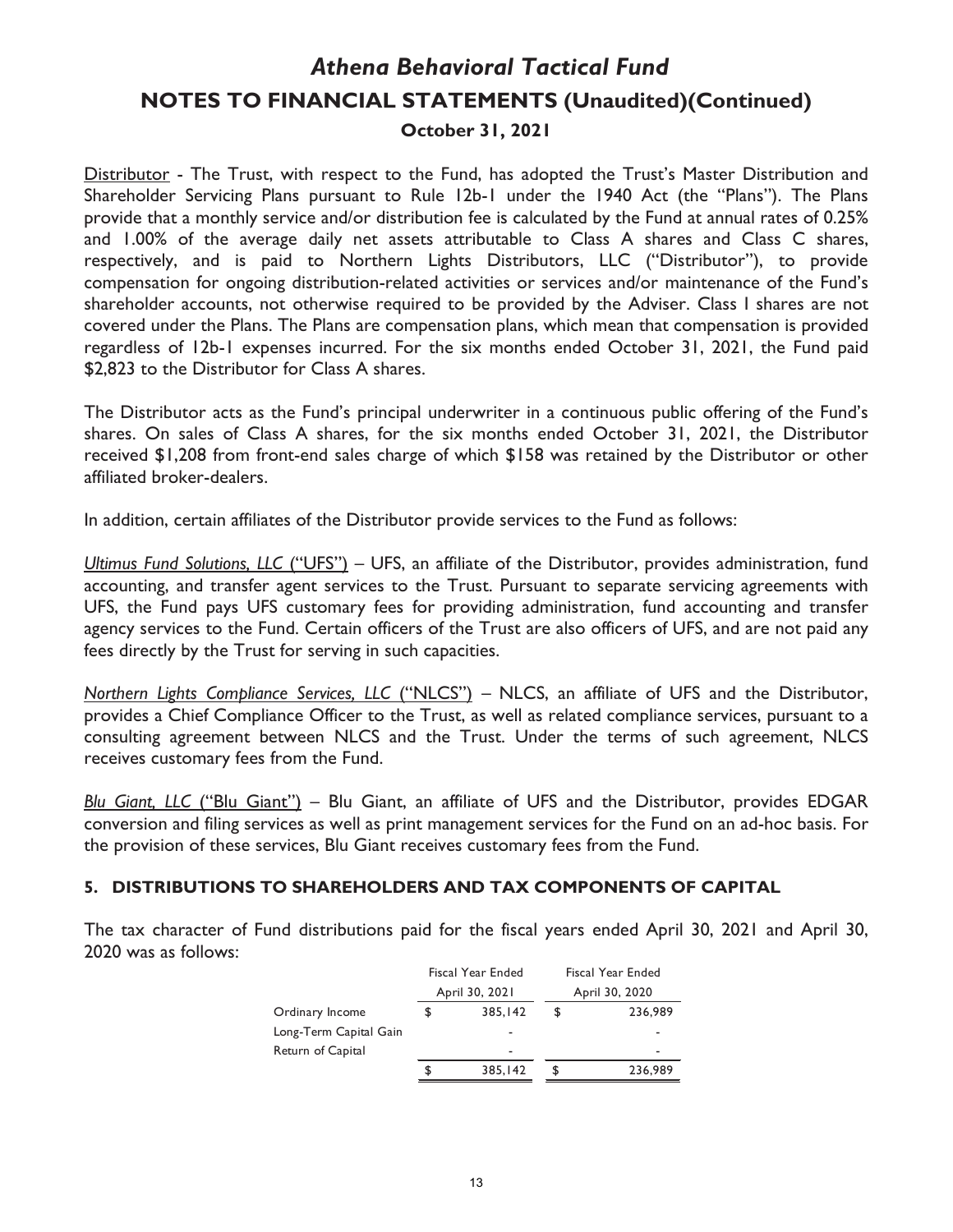Tax equalization allows the Fund to treat as distribution that portion of redemption proceeds representing a redeeming shareholder's portion of undistributed taxable and net capital gains. The Fund utilized equalization in the amount of \$292,660 which resulted in a difference between tax distributions and book distributions as disclosed on the Statements of Changes in Net Assets for the period ended April 30, 2021. Net investment income and net realized gains(losses), as disclosed on the Statement of Operations and net assets were not affected by these reclassifications.

As of April 30, 2021, the components of accumulated earnings/ (deficit) on a tax basis were as follows:

| Undistributed | Undistributed | Post October Loss | Capital Loss | Other       | Unrealized     | Total               |
|---------------|---------------|-------------------|--------------|-------------|----------------|---------------------|
| Ordinary      | Long-Term     | and               | Carry        | Book/Tax    | Appreciation/  | Accumulated         |
| Income        | Gains         | Late Year Loss    | Forwards     | Differences | (Depreciation) | Earnings/(Deficits) |
| 2.228.536     |               |                   |              |             | 9.607.372      | 1.835.908           |

The difference between book basis and tax basis accumulated net realized gains and unrealized appreciation from investments is primarily attributable to the tax deferral of losses on wash sales.

At April 30, 2020, the Fund had capital loss carry forwards for federal income tax purposes which it utilized during the period ending April 30, 2021 in the amount of \$1,677,554.

Permanent book and tax differences, primarily attributable to the Fund's use of equalization, resulted in reclassifications for the Fund for the fiscal year ended April 30, 2021 as follows:

|   | Paid    |   |                   |
|---|---------|---|-------------------|
|   | In      |   | Accumulated       |
|   | Capital |   | Earnings (Losses) |
| S | 292,660 | S | (292, 660)        |

#### **6. AGGREGATE UNREALIZED APPRECIATION AND DEPRECIATION – TAX BASIS**

|                 | Gross        | Gross          |                |
|-----------------|--------------|----------------|----------------|
|                 | Unrealized   | Unrealized     | Net Unrealized |
| <b>Tax Cost</b> | Appreciation | (Depreciation) | Appreciation   |
| 44,234,525      | \$1,085,661  | (138,070)      | 947.591        |

#### **7. UNDERLYING INVESTMENT IN OTHER INVESTMENT COMPANIES**

The Fund currently invests a significant portion of its assets in the iShares Russell 2000 ETF ("IWM"). The Fund may redeem its investment in IWM at any time if the Adviser determines that it is in the best interest of the Fund and its shareholders to do so. The Fund's performance will be directly affected by the performance of IWM. The financial statements of IWM, including the schedule of investments, can be found on the Securities and Exchange Commission's website www.sec.gov and should be read in conjunction with the Fund's financial statements. As of October 31, 2021, the Fund's investment in IWM represented 99.9% of the Fund's net assets.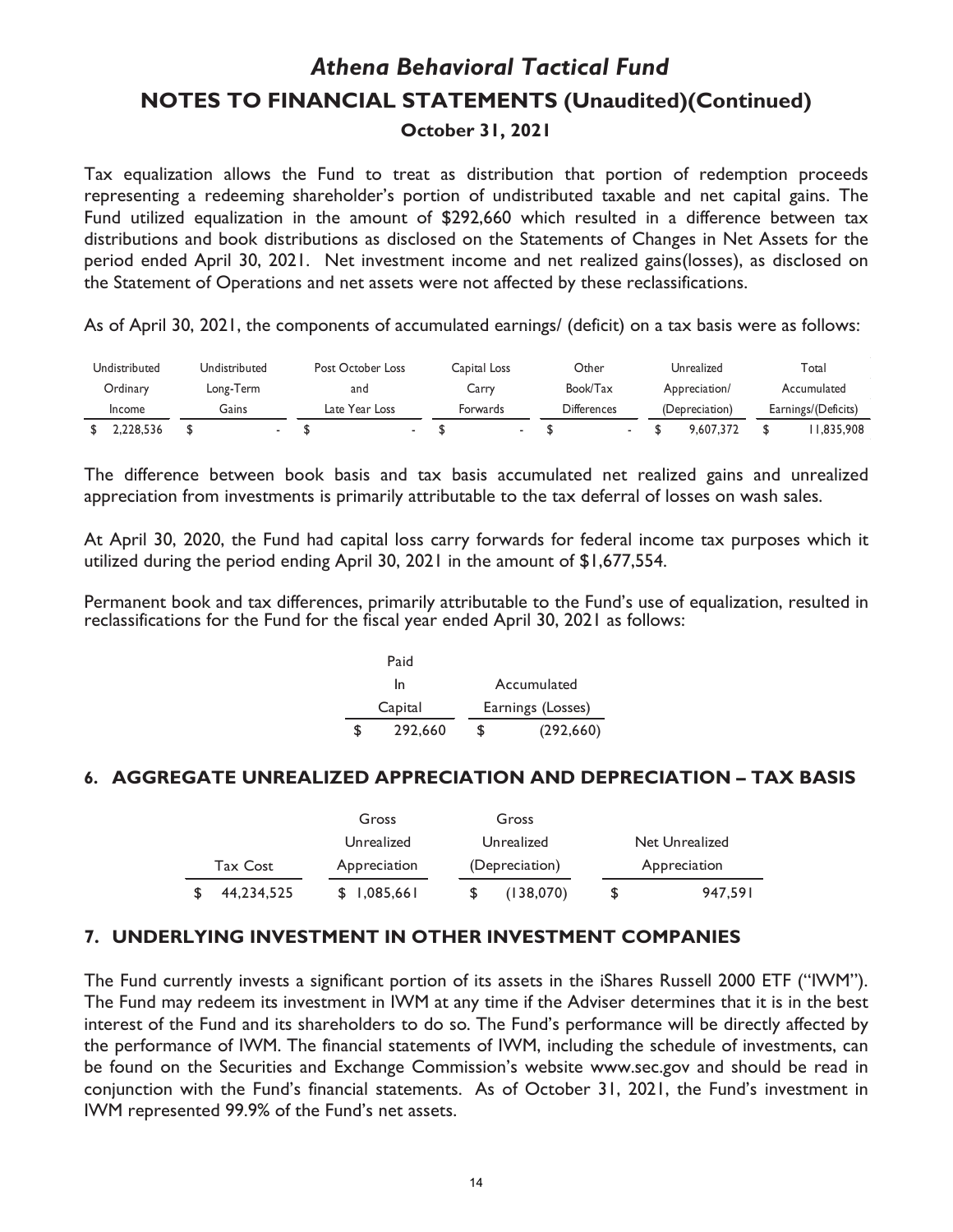#### **8. SUBSEQUENT EVENTS**

Subsequent events after the date of the Statement of Assets and Liabilities have been evaluated through the date the financial statements were issued.

Management has determined that no events or transactions occurred requiring adjustment or disclosure in the financial statements.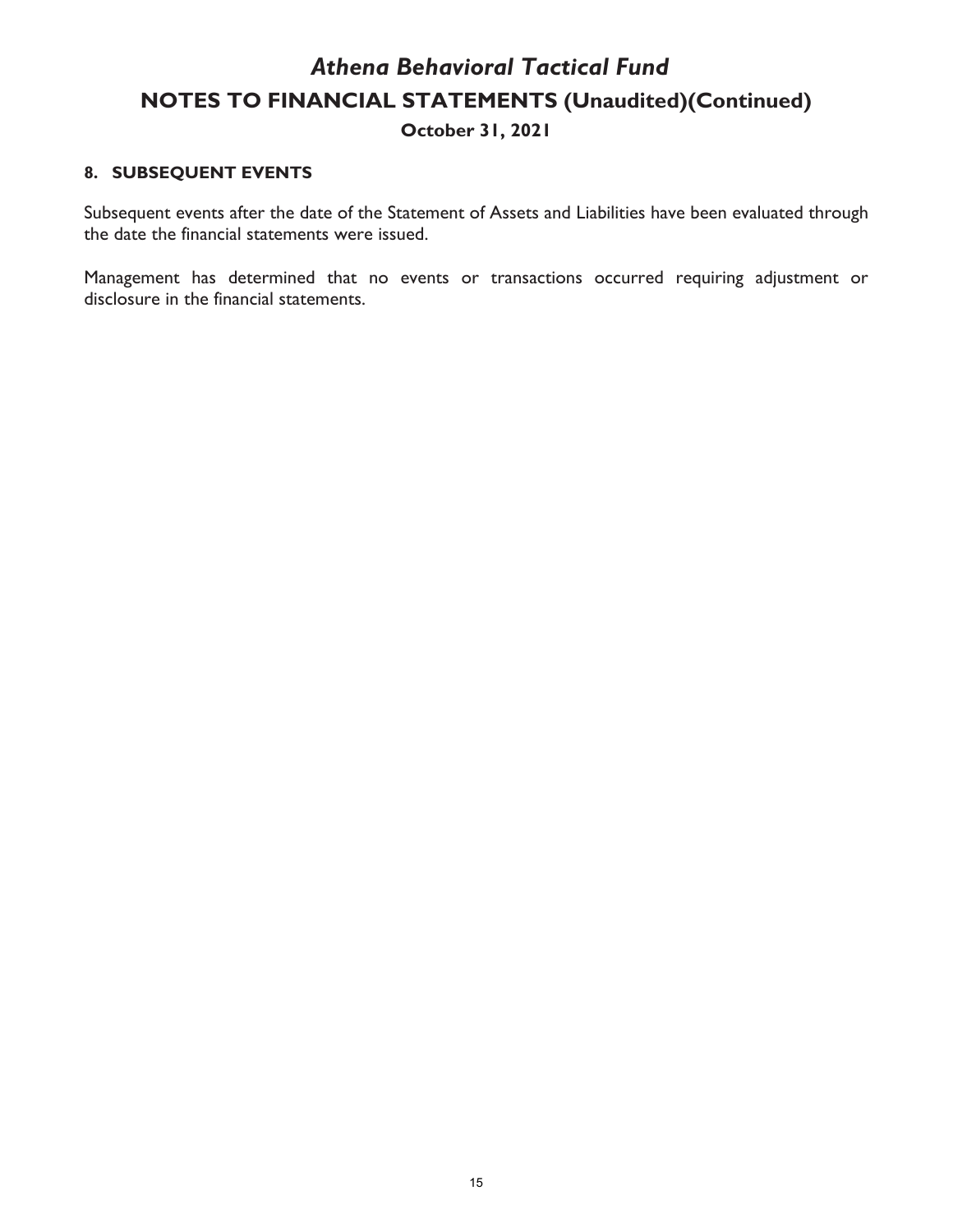# *Athena Behavioral Tactical Fund*  **EXPENSE EXAMPLES (Unaudited)**

#### **October 31, 2021**

As a shareholder of the Athena Behavioral Tactical Fund, you incur two types of costs: (1) transaction costs, including sales charges (loads) on purchases of Class A shares; and (2) ongoing costs, including management fees, distribution and/or service (12b-1) fees, and other Fund expenses. This example is intended to help you understand your ongoing costs (in dollars) of investing in the Fund and to compare these costs with the ongoing costs of investing in other mutual funds.

The example is based on an investment of \$1,000 invested at the beginning of the period and held for the entire period from May 1, 2021 through October 31, 2021.

#### **Actual Expenses** \*

The "Actual" lines in the table below provide information about actual account values and actual expenses. You may use the information below, together with the amount you invested, to estimate the expenses that you paid over the period. Simply divide your account value by  $$1,000$  (for example, an \$8,600 account value divided by  $$1,000 = 8.6$ ), then multiply the result by the number in the table under the heading entitled "Expenses Paid During Period" to estimate the expenses you paid on your account during this period.

#### **Hypothetical Example for Comparison Purposes** \*

The "Hypothetical" lines in the table below provide information about hypothetical account values and hypothetical expenses based on the Fund's actual expense ratio and an assumed rate of return of 5% per year before expenses, which is not the Fund's actual return. The hypothetical account values and expenses may not be used to estimate the actual ending account balances or expenses you paid for the period. You may use this information to compare this 5% hypothetical example with the 5% hypothetical examples that appear in the shareholder reports of other funds.

Please note that the expenses shown in the table are meant to highlight your ongoing costs only and do not reflect any transactional costs, such as sales charges (loads), or redemption fees. Therefore, the table is useful in comparing ongoing costs only, and will not help you determine the relative total costs of owning different funds. In addition, if these transactional costs were included, your costs would have been higher.

|                             | <b>Beginning</b><br><b>Account Value</b> | Ending<br><b>Account Value</b> | <b>Expenses Paid</b><br>During Period* | <b>Expense Ratio</b><br>During Period** |
|-----------------------------|------------------------------------------|--------------------------------|----------------------------------------|-----------------------------------------|
| Actual                      | 5/1/21                                   | 10/31/21                       | $5/1/21 - 10/31/21$                    | $5/1/21 - 10/31/21$                     |
| Class A                     | \$1,000.00                               | \$986.70                       | \$7.51                                 | l.50%                                   |
| Class I                     | \$1,000.00                               | \$987.30                       | \$6.26                                 | $1.25\%$                                |
|                             |                                          |                                |                                        |                                         |
|                             | <b>Beginning</b>                         | Ending                         | <b>Expenses Paid</b>                   | Expense Ratio                           |
| Hypothetical                | <b>Account Value</b>                     | <b>Account Value</b>           | During Period*                         | During Period**                         |
| (5% return before expenses) | 5/1/21                                   | 10/31/21                       | $5/1/21 - 10/31/21$                    | $5/1/21 - 10/31/21$                     |
| Class A                     | \$1,000.00                               | \$1.017.64                     | \$7.63                                 | I.50%                                   |
| Class I                     | \$1,000.00                               | \$1,018.90                     | \$6.36                                 | 1.25%                                   |
|                             |                                          |                                |                                        |                                         |

\*Expenses are equal to the average account value over the period, multiplied by the Fund's annualized expense ratio net of waived/reimbursed fees, multiplied by the number of days in the period (184) divided by the number of days in the fiscal year (365).

"Hypothetical" expense information is presented on the basis of the full one-half year period to enable a comparison to other funds. It is based on assuming the same net expense ratio and average account value over the period, but is multiplied by 184/365 (to reflect the full half-year period). \*\*Annualized.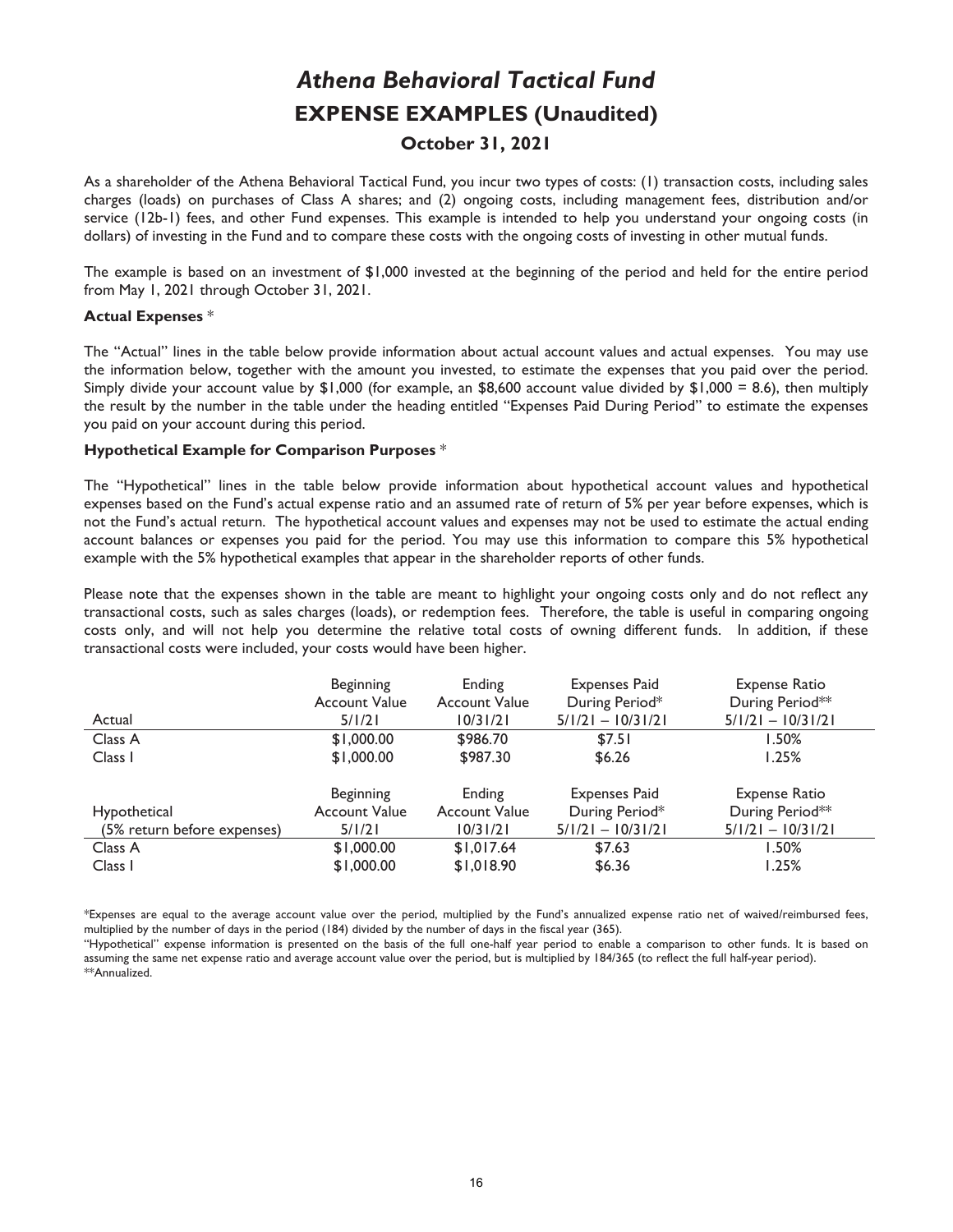# *Athena Behavioral Tactical Fund*  **ADDITIONAL INFORMATION (Unaudited)**

**October 31, 2021** 

### **LIQUIDITY RISK MANAGEMENT PROGRAM**

The Fund has adopted and implemented a written liquidity risk management program as required by Rule 22e-4 (the "Liquidity Rule") under the 1940 Act. The program is reasonably designed to assess and manage the Fund's liquidity risk, taking into consideration, among other factors, the Fund's investment strategy and the liquidity of its portfolio investments during normal and reasonably foreseeable stressed conditions; its short and long-term cash flow projections; and its cash holdings and access to other funding sources.

During the six months ended October 31, 2021, the Trust's Liquidity Risk Management Program Committee (the "Committee") reviewed the Fund's investments and determined that the Fund held adequate levels of cash and highly liquid investments to meet shareholder redemption activities in accordance with applicable requirements. Accordingly, the Committee concluded that (i) the Fund's liquidity risk management program is reasonably designed to prevent violations of the Liquidity Rule and (ii) the Fund's liquidity risk management program has been effectively implemented.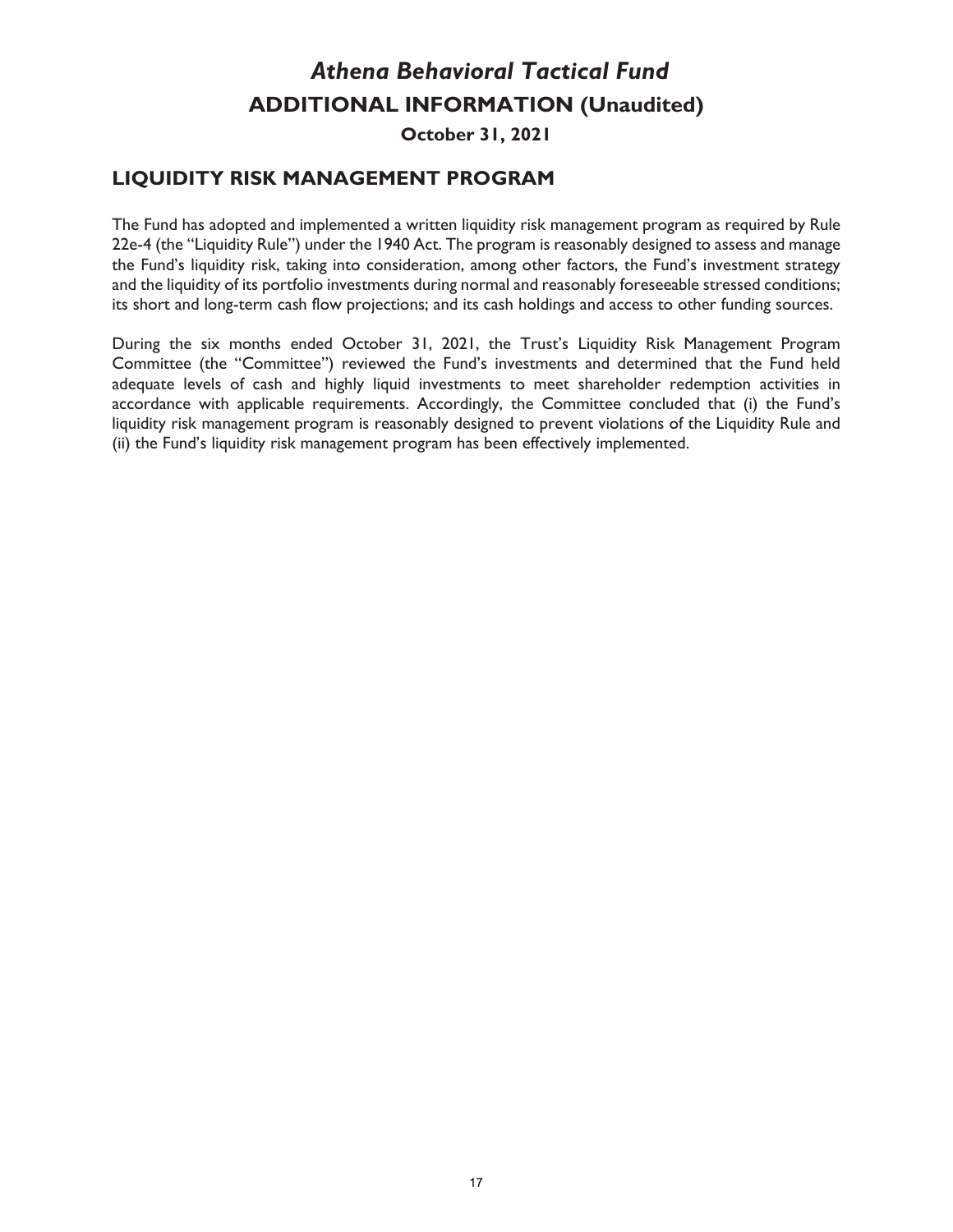### *PRIVACY NOTICE*

### **NORTHERN LIGHTS FUND TRUST**

**Rev. February 2014** 

### **FACTS** WHAT DOES NORTHERN LIGHTS FUND TRUST DO WITH YOUR PERSONAL **INFORMATION? Why?** Financial companies choose how they share your personal information. Federal law gives consumers the right to limit some, but not all sharing. Federal law also requires us to tell you how we collect, share, and prot limit some, but not all sharing. Federal law also requires us to tell you how we collect, share, and protect your personal information. Please read this notice carefully to understand what we do. The types of personal information we collect and share depends on the product or service that you have with us. This information can include: information can include: • Social Security number and wire transfer instructions • account transactions and transaction history investment experience and purchase history When you are *no longer* our customer, we continue to share your information as described in this notice.

All financial companies need to share customers' personal information to run their everyday business. In the section<br>**How?** below we list the reasons financial companies can share their customers' personal information: the below, we list the reasons financial companies can share their customers' personal information; the reasons Northern Lights Fund Trust chooses to share; and whether you can limit this sharing.

| <b>Reasons we can share your</b><br>personal information:                                                                                                                                       | <b>Does Northern Lights Fund Trust</b><br>share information? | Can you limit this sharing? |
|-------------------------------------------------------------------------------------------------------------------------------------------------------------------------------------------------|--------------------------------------------------------------|-----------------------------|
| For our everyday business purposes -<br>such as to process your transactions,<br>maintain your account(s), respond to<br>court orders and legal investigations, or<br>report to credit bureaus. | <b>YES</b>                                                   | N <sub>O</sub>              |
| For our marketing purposes - to offer<br>our products and services to you.                                                                                                                      | <b>NO</b>                                                    | We don't share              |
| For joint marketing with other<br>financial companies.                                                                                                                                          | <b>NO</b>                                                    | We don't share              |
| For our affiliates' everyday business<br>purposes - information about your<br>transactions and records.                                                                                         | <b>NO</b>                                                    | We don't share              |
| For our affiliates' everyday business<br>purposes - information about your<br>credit worthiness.                                                                                                | <b>NO</b>                                                    | We don't share              |
| For nonaffiliates to market to you                                                                                                                                                              | NO                                                           | We don't share              |

**QUESTIONS? Call 1-402-493-4603**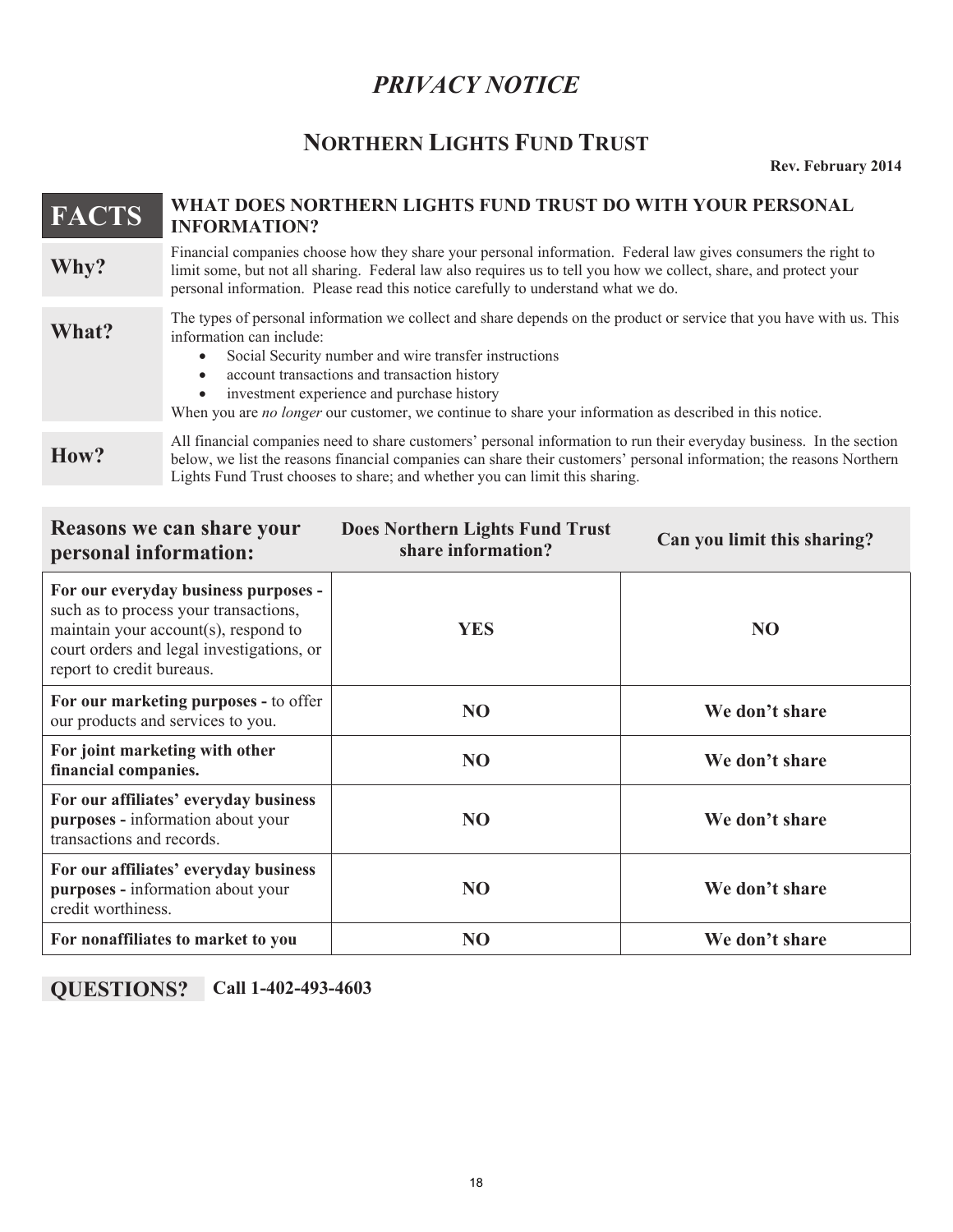# *PRIVACY NOTICE*

# **NORTHERN LIGHTS FUND TRUST**

### **Page 2**

| What we do:                                                                    |                                                                                                                                                                                                                                                                     |
|--------------------------------------------------------------------------------|---------------------------------------------------------------------------------------------------------------------------------------------------------------------------------------------------------------------------------------------------------------------|
| <b>How does Northern Lights Fund Trust</b><br>protect my personal information? | To protect your personal information from unauthorized access and use, we<br>use security measures that comply with federal law. These measures<br>include computer safeguards and secured files and buildings.                                                     |
|                                                                                | Our service providers are held accountable for adhering to strict policies<br>and procedures to prevent any misuse of your nonpublic personal<br>information.                                                                                                       |
| <b>How does Northern Lights Fund Trust</b><br>collect my personal information? | We collect your personal information, for example, when you<br>• open an account or deposit money<br>• direct us to buy securities or direct us to sell your securities<br>• seek advice about your investments                                                     |
|                                                                                | We also collect your personal information from others, such as credit<br>bureaus, affiliates, or other companies.                                                                                                                                                   |
| Why can't I limit all sharing?                                                 | Federal law gives you the right to limit only:<br>• sharing for affiliates' everyday business purposes – information about<br>your creditworthiness.<br>• affiliates from using your information to market to you.<br>• sharing for nonaffiliates to market to you. |
|                                                                                | State laws and individual companies may give you additional rights to limit<br>sharing.                                                                                                                                                                             |

### **Definitions**

| <b>Affiliates</b>    | Companies related by common ownership or control. They can be financial<br>and nonfinancial companies.<br>• Northern Lights Fund Trust does not share with our affiliates.                                 |
|----------------------|------------------------------------------------------------------------------------------------------------------------------------------------------------------------------------------------------------|
| <b>Nonaffiliates</b> | Companies not related by common ownership or control. They can be<br>financial and nonfinancial companies.<br>• Northern Lights Fund Trust does not share with nonaffiliates so they can<br>market to you. |
| Joint marketing      | A formal agreement between nonaffiliated financial companies<br>that together market financial products or services to you.<br>• Northern Lights Fund Trust doesn't jointly market.                        |